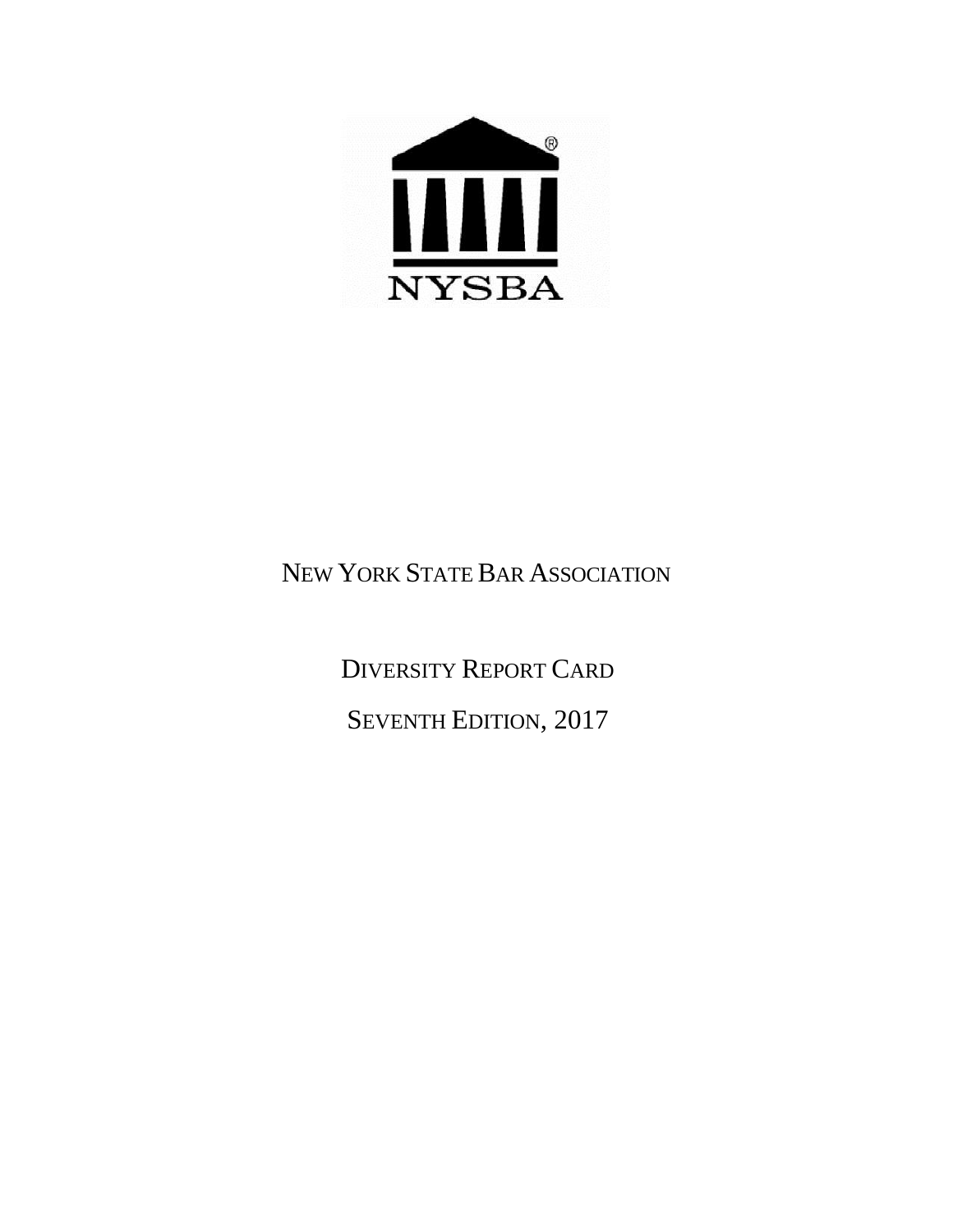# APRIL 2018 COMMITTEE ON DIVERSITY AND INCLUSION

THIS EDITION OF THE DIVERSITY REPORT CARD IS DEDICATED TO THE MEMORY OF JOHN ERIC HIGGINS, ESQ., A MEMBER OF THE NEW YORK STATE BAR ASSOCIATION FOR OVER 25 YEARS AND AN ACTIVE PARTICIPANT IN MANY AREAS OF THE ORGANIZATION, INCLUDING HIS LEADERSHIP AND SERVICE ON THE HOUSE OF DELEGATES AND THE COMMITTEE ON DIVERSITY AND INCLUSION AS CHAIR OF THE DIVERSITY REPORT CARD SUBCOMMITTEE. JOHN WAS ALSO PAST CHAIR OF THE COMMITTEE ON MINORITIES IN THE PROFESSION, FOUNDER OF THE CONSTANCE BAKER MOTLEY SYMPOSIUM AND THE MOVING FORCE BEHIND THE MILES TO GO REPORT. JOHN RECEIVED THE 2018 DIVERSITY TRAILBLAZER AWARD POSTHUMOUSLY.

BECAUSE OF JOHN'S WORK, WE CONTINUE OUR VISION TO RAISE AWARENESS OF THE NEED FOR A DIVERSE AND VIBRANT LEGAL PROFESSION.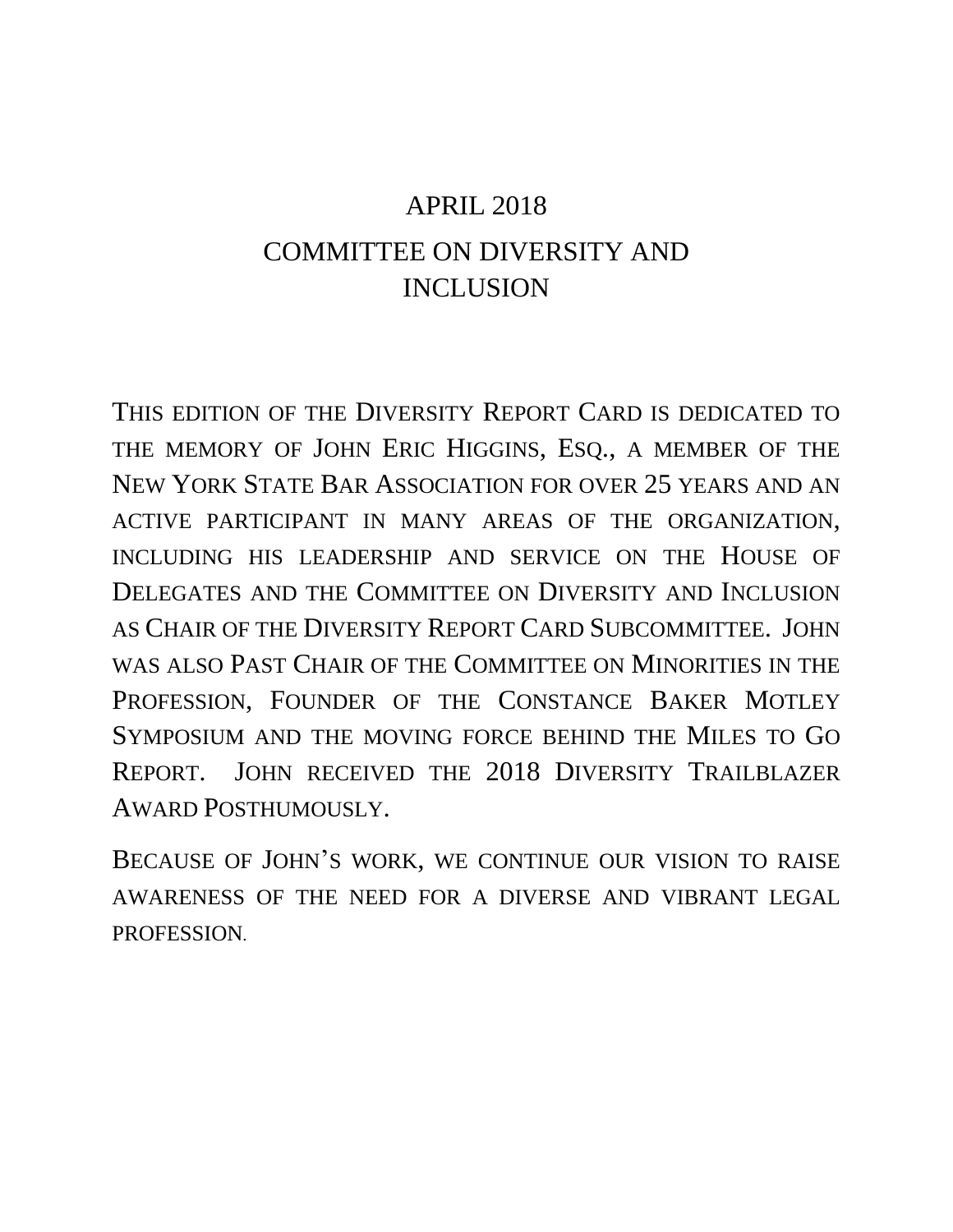## **COMMITTEE ON DIVERSITY AND INCLUSION**

#### **2017-2018**

#### SANDRA IRBY BUCHANAN, CHAIR

| <b>SAMUEL F. ABERNETHY</b>   | <b>NATHANIEL OWEN ASHER</b>     |
|------------------------------|---------------------------------|
| <b>JEFFREY BERNSTEIN</b>     | MICHAEL I. BERNSTEIN            |
| <b>CRAIG S. BROWN*</b>       | HON. CHERYL E. CHAMBERS         |
| WILFRED URIAH CODRINGTON III | ERICA SABRINA EDWARDS-O'NEAL    |
| <b>GLINNESA D. GAILLARD</b>  | ELENA MOLLY GOLDBERG VELAZQUEZ  |
| EVAN M. GOLDBERG             | HON. LIZBETH GONZALEZ           |
| RICHARD M. GUTIERREZ         | HON. HELENA HEATH               |
| <b>ELISE B. JAFFE</b>        | KI-CHAN JEON*                   |
| HON. MARGARITA LOPEZ TORRES  | <b>BETTY LUGO</b>               |
| <b>KEITH MCCAFFERTY</b>      | <b>JESSICA CHRISTINE MOLLER</b> |
| <b>JAMES EDWARD MOON</b>     | ROSEVELIE MARQUES MORALES       |
| LILLIAN M. MOY*              | MARTHE JANE BWALYA NGWASHI      |
| <b>KENDRICK P. PATTERSON</b> | KIMBERLY WOLFE PRICE            |
| <b>DOMINIQUE SAINT-FORT*</b> | MIRNA M. SANTIAGO               |
| <b>HON. GEORGE J. SILVER</b> | <b>EVETTE ANTOINETTE STAIR</b>  |
| <b>KENNETH STANDARD</b>      | <b>RUTH L. TISDALE</b>          |
| CLAUDIA O. TORREY*           | <b>BENU WELLS</b>               |

\* MEMBERS, DIVERSITY REPORT CARD SUBCOMMITTEE LILLIAN M. MOY, SUBCOMMITTEE CO-CHAIR DOMINIQUE SAINT-FORT, SUBCOMMITTEE CO-CHAIR JOHN HIGGINS, HONORARY CHAIR (IN MEM.)

TAA GRAYS, EXECUTIVE COMMITTEE LIAISON

MINIKA N. UDOKO, NYSBA STAFF LIAISON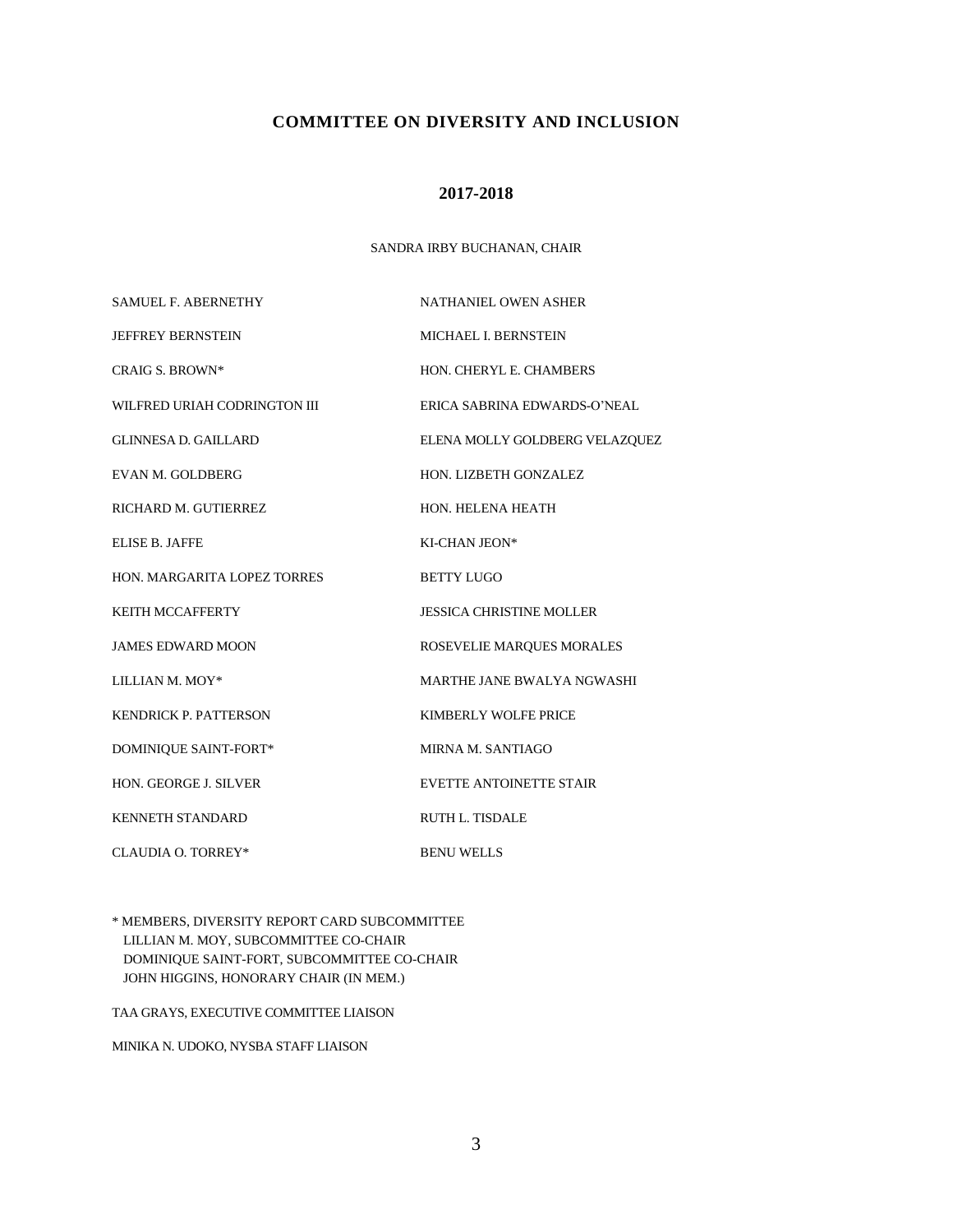# **NEW YORK STATE BAR ASSOCIATION, THE COMMITTEE ON DIVERSITY AND INCLUSION DIVERSITY REPORT CARD SEVENTH EDITION, 2017**

# I. **INTRODUCTION**

The New York State Bar Association is deeply committed to enhancing diversity at every level of participation within the association and the profession.<sup>1</sup> Similarly, the mission of the Committee on Diversity and Inclusion is to promote and advance the full and equal participation of attorneys of color, women and other diverse attorneys in the Association, and in all sectors and at every level of the legal profession through research, education, fostering involvement and leadership development in the Association and other professional activities, and to promote knowledge of and respect for the profession in communities that historically have been excluded from the practice of law. Therefore, with the support of the Association, the Committee continues to make regular requests that all NYSBA members complete their diversity profile as part of their member census as a means to evaluate the level of diversity in Section leadership, membership and activities and report those results. The initial survey was conducted in 2005 by the Committee on Diversity and Leadership Development.

The subsequent Committee on Minorities in the Profession (now known as The Committee on Diversity and Inclusion) transposed the results of that survey into a Diversity Report Card, which the Executive Committee considered as an informational item at its June 23rd and 24th meeting of 2005. The results of that survey were published as the first report, now called the Diversity Report Card. The chart below provides a brief history of the Diversity Report Card's development.

## **A. DIVERSITY REPORT CARD TIMELINE**

 $\overline{\phantom{a}}$ 

- 2005 (First Edition) Diversity data reported included gender, ethnicity/race and disability status. Nearly half of all Sections appointed a diversity chair and/or formed a diversity committee and developed a diversity plan.
- 2007 (Second Edition) Report was circulated at the Section Leaders Conference to foster increased diversity awareness. Report was also posted on the

<sup>&</sup>lt;sup>1</sup> On November 8, 2003, the Association's House of Delegates adopted a diversity policy, which reads:

*The New York State Bar Association is committed to diversity in its membership, officers, staff, House of Delegates, Executive Committee, Sections and Committees and their respective leaders. Diversity is an inclusive concept, encompassing gender, race, color, ethnic origin, national origin, religion, sexual orientation, age and disability.* 

*We are a richer and more effective Association because of diversity, as it increases our Association's strengths, capabilities and adaptability. Through increased diversity, our organization can more effectively address societal and member needs with the varied perspectives experiences, knowledge, information and understanding inherent in a diverse relationship.*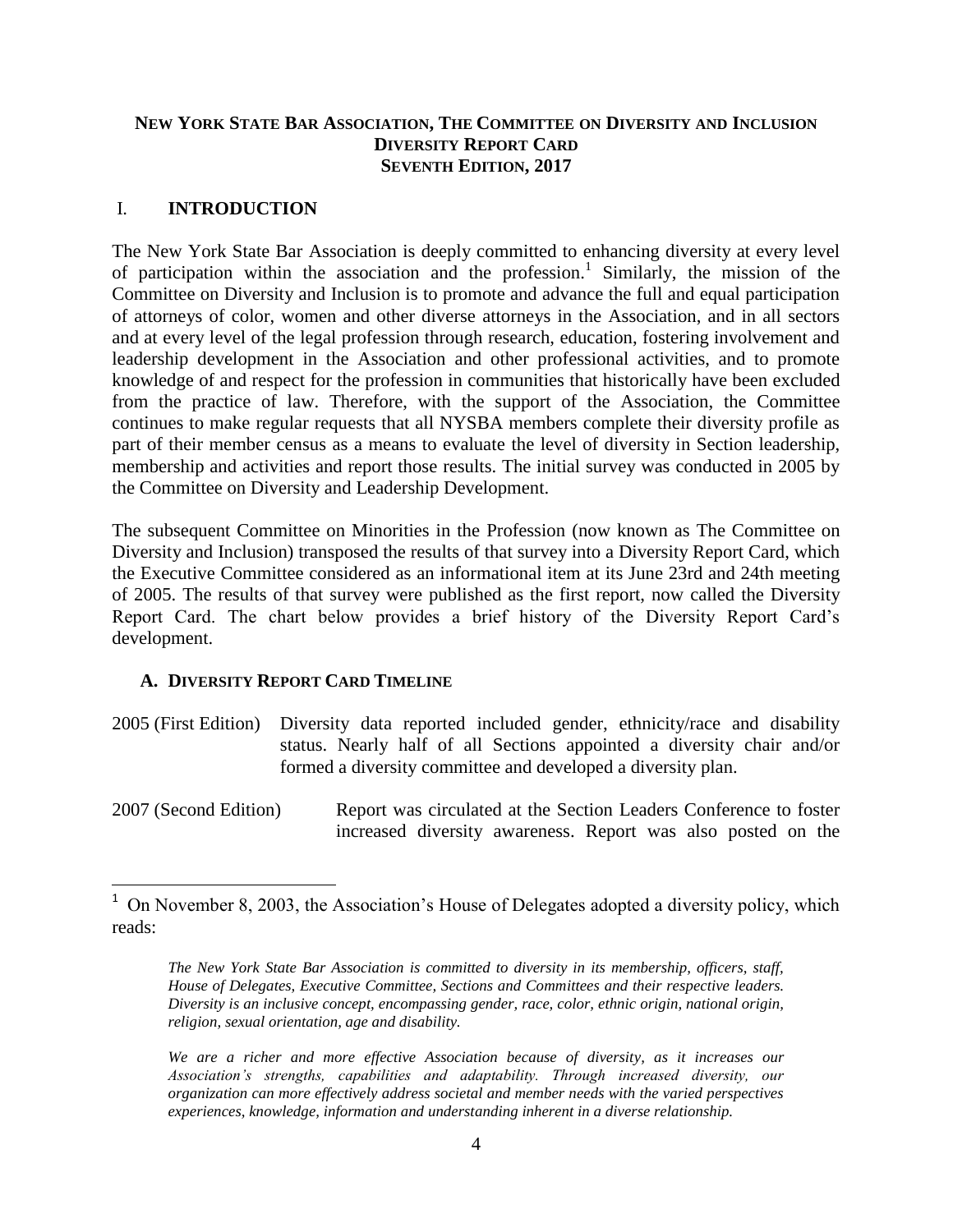|                        | Association's Web site and report narrative was published in the<br>State Bar News.                                                              |
|------------------------|--------------------------------------------------------------------------------------------------------------------------------------------------|
| 2009 (Third Edition)   | Sexual orientation was added as a category to diversity data<br>reporting.                                                                       |
| 2011 (Fourth Edition)  | The report included diversity data on House of Delegates and<br>NYSBA Executive Committee membership. Diversity Section<br>Challenge $-$ year 1. |
| 2013 (Fifth Edition)   | The report includes member diversity data in NYSBA governance,<br>broken down by Judicial District.                                              |
| 2015 (Sixth Edition)   | Age data of overall Association membership added.                                                                                                |
| 2017 (Seventh Edition) | The report spotlights eight Sections of the Association in order to<br>highlight improvements and provide specific recommendations.              |

This report continues to highlight the need for raising the level of diversity awareness within the profession and increase opportunities for diverse attorneys to serve in Association leadership positions.

The Committee has worked with NYSBA staff to create surveys that collect data on specific demographics that capture and assess the current data and trends within the membership and leadership of the Association.

In order to encourage member participation, member comments are read and changes are made to the survey instruments based on this feedback. In particular, the method of data collection changed from paper surveys to an online format in 2009, to make it easier for members to participate. Categories of interest have been added and definitions changed. Currently the member profile lists sexual orientation options as either "Heterosexual" or as "Lesbian/Gay/Bisexual." Data collection will be improved in the diversity profile when the transgender category is moved and placed as a separate option for "GENDER." Plans have been made to have this accomplished by the next Diversity Report Card in 2019.

The 2017 report card's format also has been revised so that readers can more easily see trends within their Section. This new format is intended to allow the report card to be used as a tool to help all Sections reach their diversity goals. The color-coded breakdown reveals where each Section's demographics are in comparison to the general NYSBA membership and Section leadership. The format also highlights areas where each Section has made strides concerning diversity issues, and areas where improvements can be made. These observations are based on the Section's diversity data.

The latest new feature for 2017 includes recommendations for a small group of Sections, which are recognized for their diversity achievements. The Diversity Report Card Subcommittee also gathered other diversity-related data and information from each section leadership to illustrate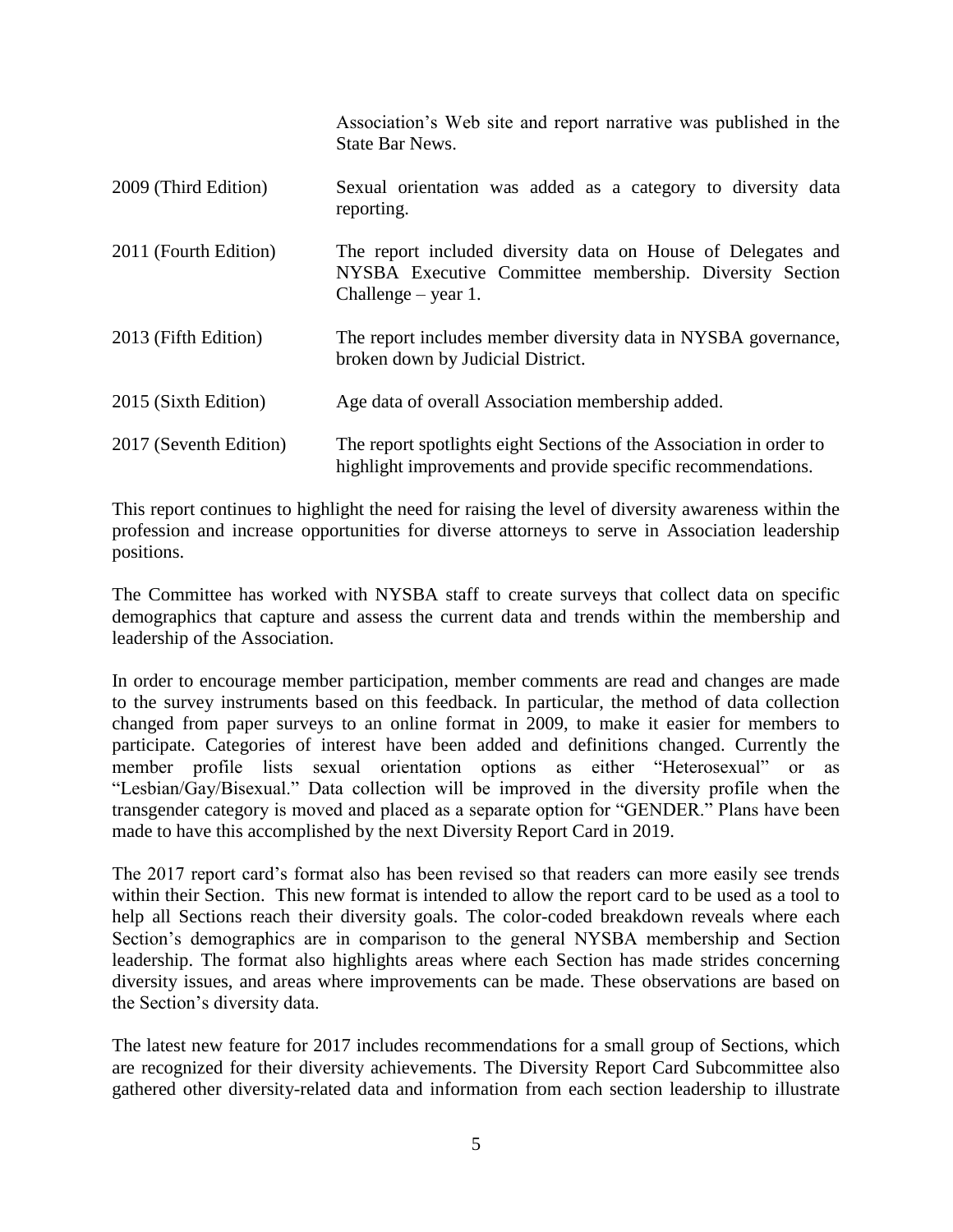the findings of the Report Card. Lastly, the Committee made specific recommendations for achieving additional diversity goals, which are published in the Report. The Subcommittee recommends spotlighting each Section in the next edition of the Diversity Report Card, slated for 2019.

#### **B. MEMBER CENSUS PARTICIPATION**

 $\overline{a}$ 

One recurring challenge for the report card has been the data collection in terms of full participation by all NYSBA members. The rates of participation are low, as evidenced by the percentage of members who have not provided gender, race/ethnicity, sexual orientation or physical disability data. Non-participation rate includes both members who have "declined to answer" each and every question and non-responsive members from the table below.

## **OVERALL DATA COLLECTION**

|                            | <b>Decline to Answer</b> |       | <b>No Data Provided</b> |        |
|----------------------------|--------------------------|-------|-------------------------|--------|
|                            | 2015                     | 2017  | 2015                    | 2017   |
| Gender                     | $0\%$                    | $0\%$ | 6.16%                   | 17.84% |
| Race / Ethnicity           | 1.67%                    | 2.06% | 54.23%                  | 54.75% |
| <b>Sexual Orientation</b>  | 3.25%                    | 3.67% | 68.31%                  | 66.33% |
| <b>Physical Disability</b> | 7.09%                    | 5.76% | 55.45%                  | 56.24% |

Although the percentage of individuals who provide gender data is high, the non-participation (no data provided) has increased by 11.68% since 2015 to 17.84%. The non-participation rate for race/ethnicity remained steady from 2015 to 2017. The non-participation rate for sexual orientation decreased slightly, but two-thirds of NYSBA membership still does not share data in this category, with more than half of its membership not providing data regarding disability status.

The message that the Committee continues to express is that without accurate statistics on NYSBA membership and attorneys in New York State, programs and services may not accurately reflect the needs of the members. Also, data are needed to inform staff where additional outreach and training may be needed. The non-responsive data, in the Committee's view, inform us that we have failed to reach a significant of members in connecting the importance of this information to the Association's work and the profession.<sup>2</sup> The Association

<sup>&</sup>lt;sup>2</sup> This is not just a challenge within the Association. The New York State Office of Court Administration (OCA) has been collecting demographic data for nearly 10 years, as was recommended in a 2007 report, *Miles To Go In New York*: *Measuring Racial and Ethnic Diversity Among New York Lawyers*. 2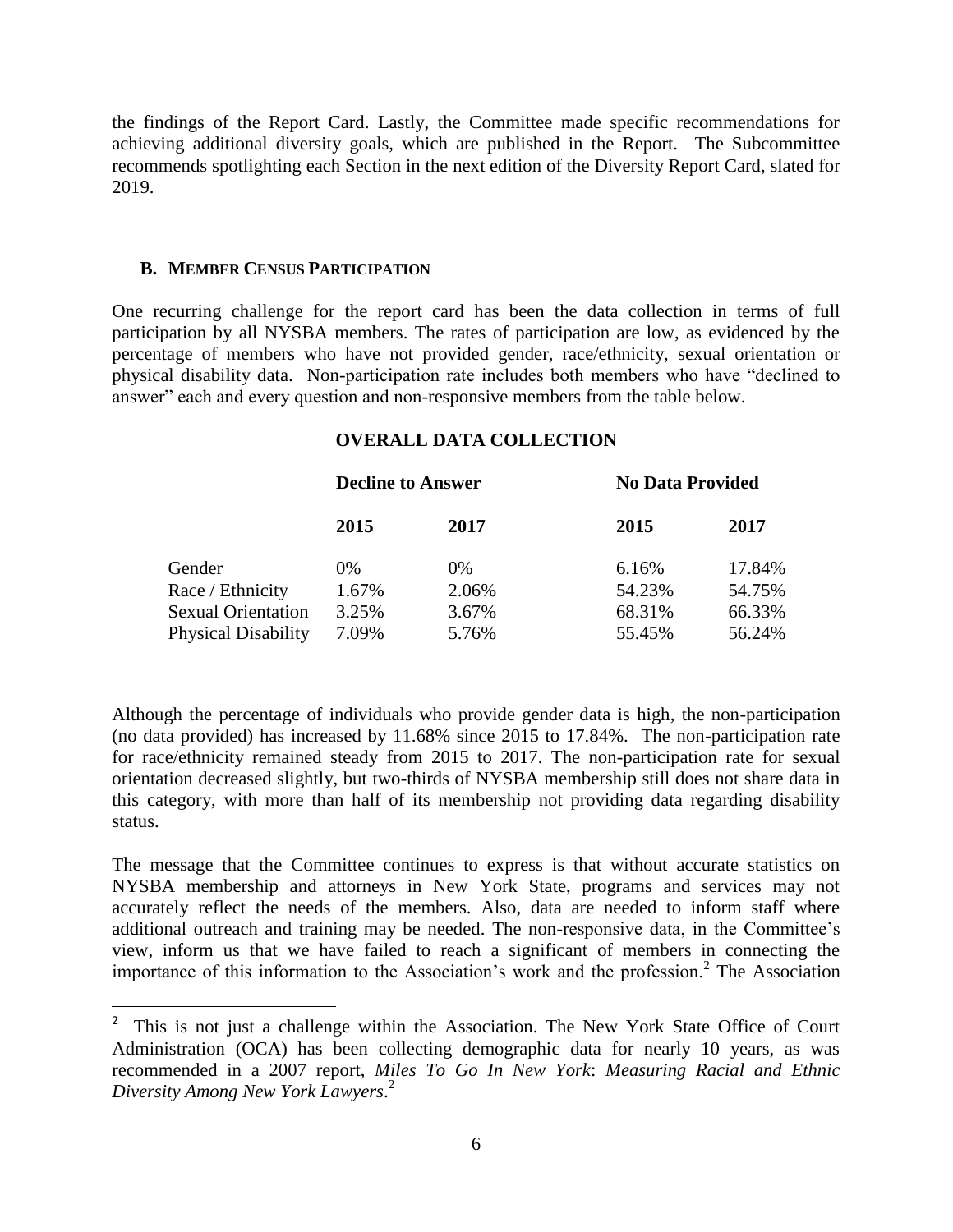must continue to discuss "Race/Ethnicity," "Sexual Orientation," and "Physical Disability" for all members of the Association. Also, in order to get more accurate statistics and increase the Committee will consider additional changes to collecting and reporting data, including creating more categories to provide information on one's background and orientation.

# **II. METHODOLOGY**

While the scope of the 2017 Diversity Report Card is focused on Section data and trends since 2015, it also was important to review the range of recommendations throughout the history of the report card to see what areas of interest changed or remained. The Committee was primarily interested in assessing any positive impacts on Sections' diversity outcomes since the 2015 Diversity Report Card.

The Association and its sections have implemented prior recommendations such as the Office of Bar Services maintaining a list of affinity bar associations and their leadership. Also, many sections, have developed diversity committees, selected diversity chairs and participated in our Committee meetings, sharing their diversity challenges and progress.

There are, however, recommendations that have not yet been implemented. The Committee encourages analysis of prior Diversity Report Cards and discussions by sections and their leadership to create future diversity goals and plans. The Diversity Report Card Subcommittee will work during the non-reporting year to foster such efforts with individual sections to encourage planning of and action on such goals.

The Committee continues to recommend adequate staffing in the Association to meet the needs of collecting, analyzing and reporting on membership data (Miles to Go In New York: Measuring Racial and Ethnic Diversity Among New York Lawyers" 2007, p.25 ["systemic reporting requires systemic staffing; a full-time, specialized position in the NYSBA administration"]).

A new NYSBA staff position was created in 2016 to coordinate issues concerning diversity and inclusion, including working on the report card and a full-time staff was hired. According to the May 2017 edition of the Section Leaders Conference handbook:

*The Membership Diversity and Inclusion Coordinator is responsible for overseeing and facilitating the Associations efforts to increase diversity and inclusion within the Associations leadership and in the legal profession on New York State, through outreach and coordination efforts with the Associations Sections and Committees.* 

*This position also "[s]erves as a resource to NYSBA Section leadership, their diversity committees and Section staff liaisons regarding educational programming focused on elimination of bias and promoting diversity and inclusion, participates in membership development, engagement and retention strategies and performs outreach to diverse communities of relevance to the*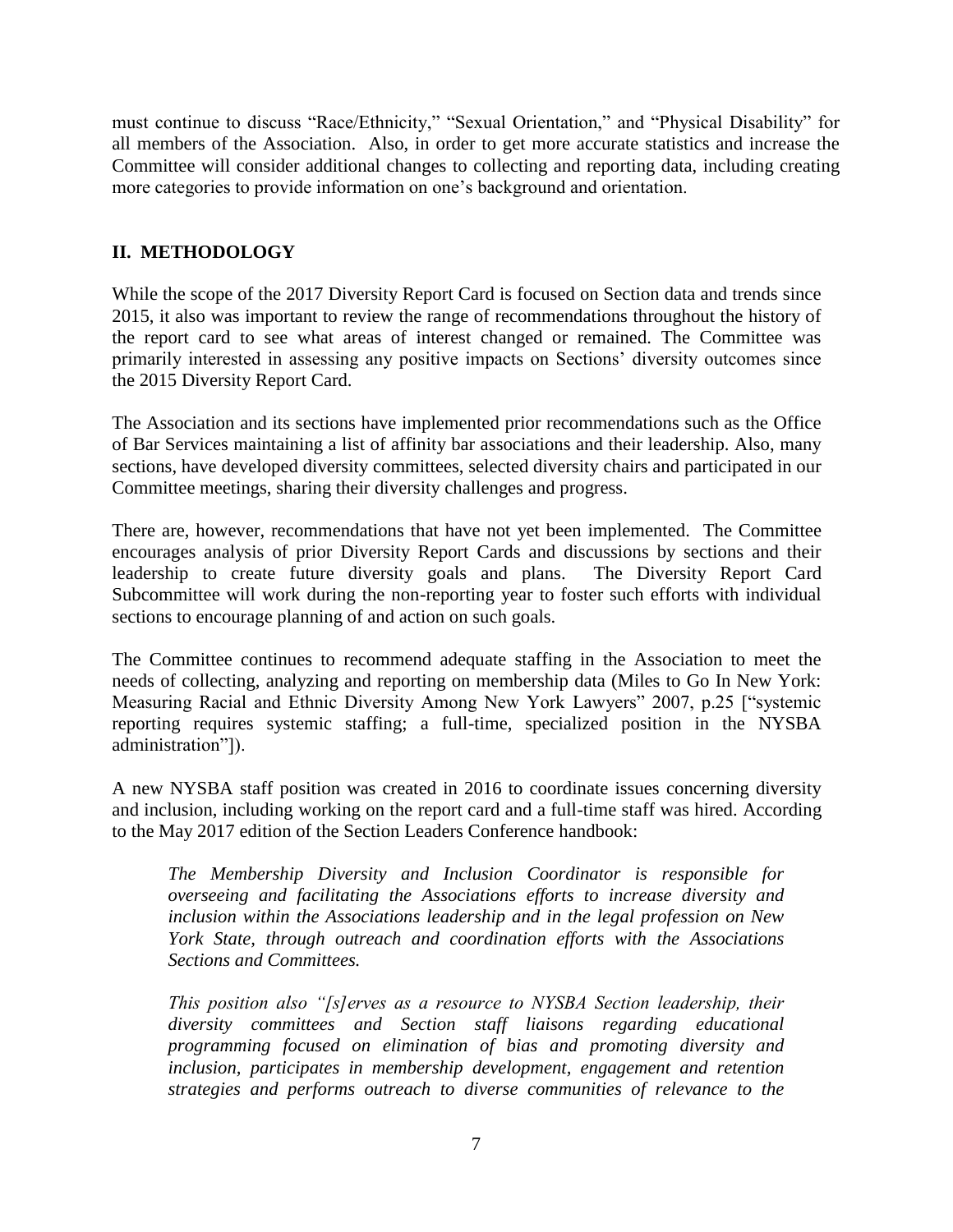*professional legal community including not-for profits, affinity bar associations and law schools.*

In Summer 2017, staff began working on the Diversity Report Card. In assessing the 2015 Diversity Report Card, the Membership D&I Coordinator discovered that only two of five recommendations had been acted upon. Namely, the Committee invited liaisons from Sections to its meetings, and the Association published the Report Card online, with its results shared in the *State Bar News*. However, the prior recommendation, published in each report since 2007, to create public service announcements (PSAs) explaining the need for participation in the diversity profile has not been adopted. Additionally, no action has yet been taken to (1) hire a law student or intern to help with the report card or (2) to have a calendar of diversity events created (NYSBA Diversity Report Card, Fall 2015 p.30-32).

In the fall of 2017, the new Diversity & Inclusion Coordinator addressed the repeated recommendation concerning the creation of informational PSAs highlighting the importance of participating in the diversity profile. In conjunction with the Association's new Marketing Director and Digital Media Specialist, work started on the development of a series of PSAs, with an anticipated debut of the first PSA to be at Annual meeting 2018. Additionally, a Community page was created for Section Diversity Chairs, as an online forum for Sections to share best practices concerning diversity and inclusion efforts, to facilitate discussions about the Diversity Report Card and other diversity issues, and to provide relevant resources to the Section Diversity Chairs. One of the resources is to provide each Section's demographic data in easy-to-read graphics with corresponding summary recommendations. During the drafting of this Diversity Report Card, the D&I Coordinator resigned and recommended that outside consultants experienced in the field of Diversity and Inclusion be hired to encourage and implement structural change for the organization. This particular issue should be carefully analyzed, as no diversity initiative can survive or thrive without a proper foundation or infrastructure that supports its values and goals. Further, it is possible that the Association needs data-collecting professionals to address the reporting needs of the Association.

Nonetheless, the Committee would like this report card to be used as a tool by the Section Chairs, with the Diversity Chairs and staff liaisons, to enhance their Sections' diversity efforts. Thus, even though the Committee is compelled to recommend consultants to advise on the organizational readiness to support a sustaining diversity initiative, we also challenge the Association to continue to analyze the data and implement constructive change.

The next section analyzes the demographic data. The eight Sections with specific recommendations this year can use the Committee on Diversity and Inclusion as a resource until the organization responds to the call for D&I consultants. Additionally, other Sections can similarly analyze their respective data and call upon the Committee's help to create a plan, document their goals and implement them.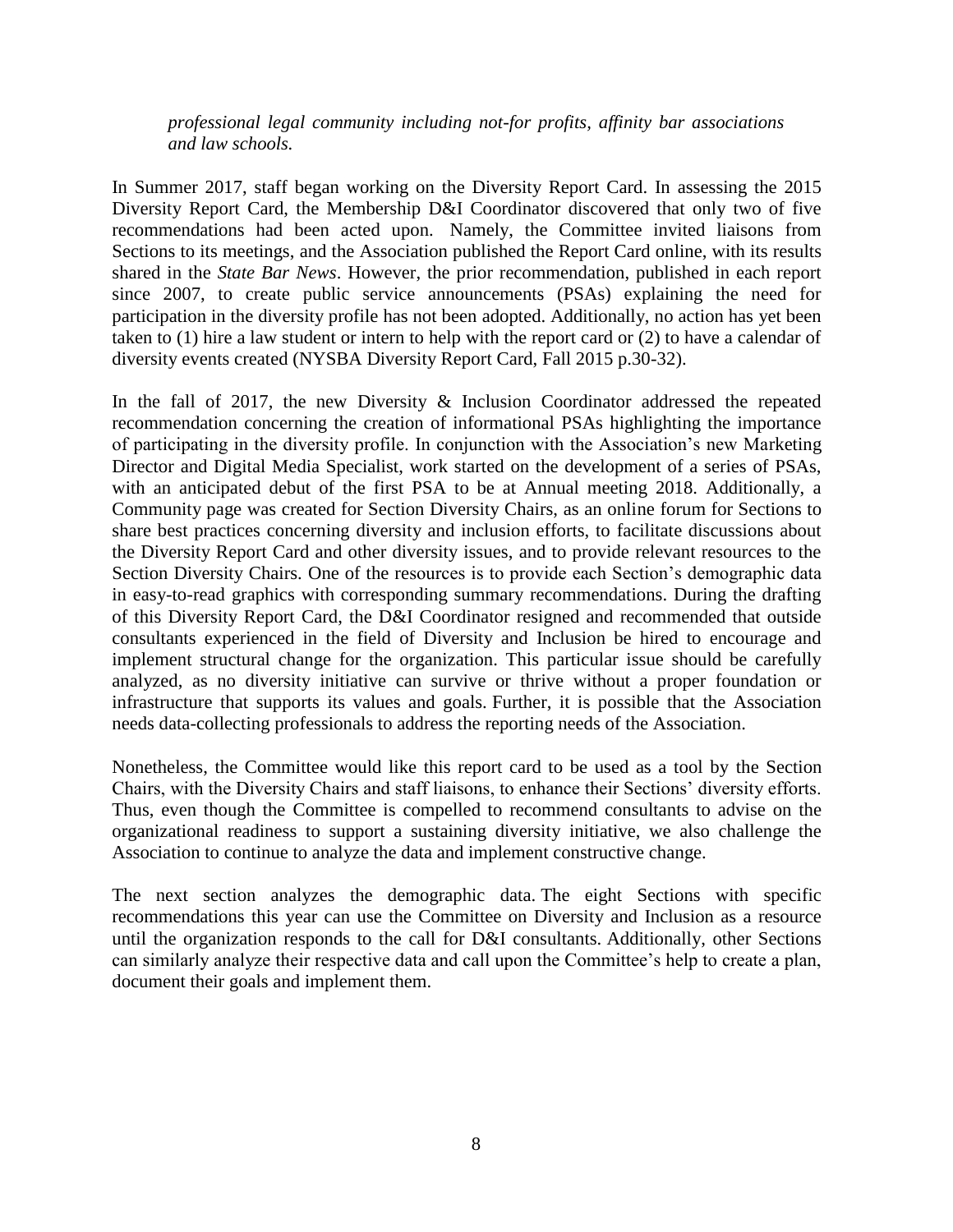# **III. STRIDES AND RECOMMENDATIONS**

# **A. THE SECTIONS: 3**

# **ANTI-TRUST**

 $\overline{a}$ 

Summary: The Anti-Trust Section is commended for having a high percentage of women as Leaders and Executive Committee Members as compared to NYSBA as a whole, 45% and 43% respectively. Although approximately half of section members and more than a third of section leaders did not report ethnicity, among the members who did report, it appears that racial diversity in its general membership and leadership should be a specific goal for this section: In addition encouraging members to complete their profiles would greatly help the section and the Association with efforts to target diverse anti-trust attorneys.

Specific recommendations: The Committee encourages the Section Chair and the Diversity Chair to be more proactive and make greater effort to recruit diverse lawyers as Members, Leaders and Executive Committee Members. Leadership can do this by promoting current members of color to leadership positions, utilizing NYSBA's Office of Bar Services to create an outreach strategy to affinity bars and coordinating with NYSBA's Membership Diversity and Inclusion Coordinator to create diversity initiatives that will attract more diverse members. Additionally, each section could join in pipeline efforts to increase diversity by showcases this practice area to college and law students.

The Anti-trust Section responded to this Committee's survey on diversity by stating its commitment to diversity as follows:

## A Broad and Inclusive Definition of Diversity in the NYSBA Antitrust Section

In our experience, antitrust as a nationwide practice is not a particularly diverse area of the law. Indeed, in recent Section efforts to recruit diverse new lawyers, we sought feedback and have learned that antitrust is often viewed by law students and newer lawyers as more complex and inaccessible than other disciplines. Our perception is that a lack of diversity is an issue that is not specific to New York, and that our Section is likely more diverse than the overall antitrust bar due to its longstanding efforts on this topic. We have also contacted the ABA Antitrust Section to see if there is current data on the diversity of the nationwide practice area. Should we receive any information that is useful to our continuing efforts, we will share it with your Committee.

The Antitrust Section reflects a diversity of membership that extends beyond the categories described in the 2017 Report Card (e.g., age, disability, sexual orientation,

<sup>&</sup>lt;sup>3</sup> As an example of how the report card can be used as a tool to improve diversity outcomes, the Committee chose eight Sections, to highlight areas of achievement and areas where improvement is still needed based on the Section's demographic data and on their diversity plan, if they have one and initiatives.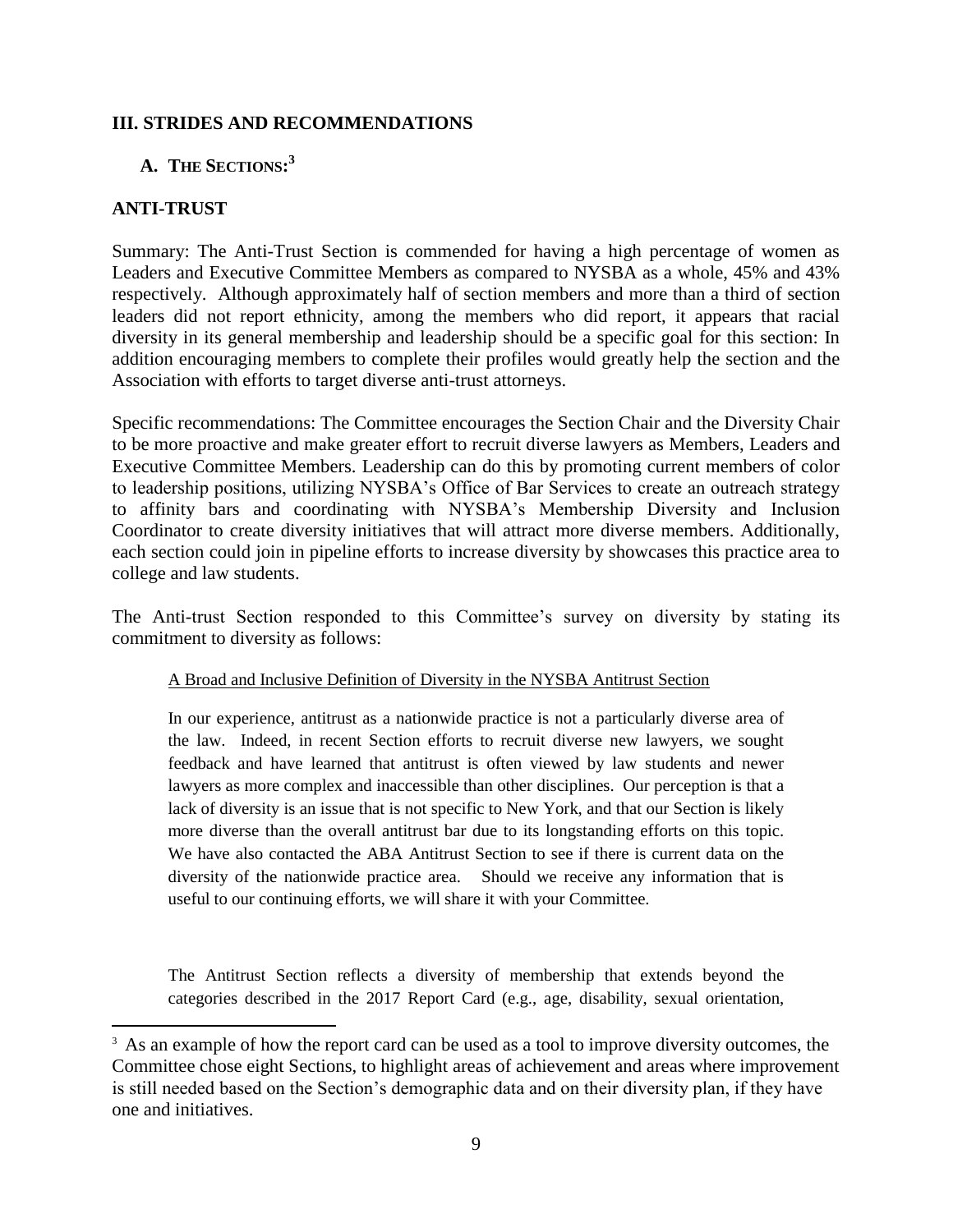race/ethnicity, gender). Our Section membership and inclusion efforts reflect a broad definition of "diversity" in our members, which we have found has helped to foster a constant and vigorous dialogue regarding antitrust law and policy, enforcement and cases:

- Gender
- LGBT / Sexual Orientation
- Race / Ethnicity
- Plaintiff, defense, in-house, government / public service attorneys, academia
- Upstate / northern New York practitioners
- International (vs. US-only practitioners)
- Law students and newer attorneys (e.g., attorneys in their first 5-10 years of practice)
- Attorneys who practice in related subject matter areas (e.g., litigation and white collar)

As the 2017 Diversity Report Card recognizes, the Antitrust Section has a higher percentage of women as Leaders and Executive Committee Members as compared to the NYSBA as a whole. More generally, antitrust is a practice area that reflects increasing gender diversity, but still requires more efforts to attract attorneys of color and from other diverse backgrounds.

## Leadership of the Executive Committee and Section Committees Reflect Diversity

We understand that due to limitations of the NYSBA's data, including that members may not report their own ethnicity or other information, the data for the Antitrust Section is not complete. For example, the Report incorrectly states that the Antitrust Section leadership does not have Asian members, even though there are multiple Executive Committee members who are Asian, including the Section's Diversity Chair. The Section's Leadership and Executive Committee and substantive Committees include diverse members. For example:

- Section leadership (officer-level) includes LGBT and women attorneys.
- More than 40% of the Executive Committee's members are women, and the Committee includes LGBT members, African American and Asian attorneys, lawyers who are within their first ten years of experience, and attorneys who practice in Northern/upstate New York and outside of New York State. The Executive Committee shows the diverse thought leadership of the Section: EC members come from private practice, both the defense and plaintiff's bars, federal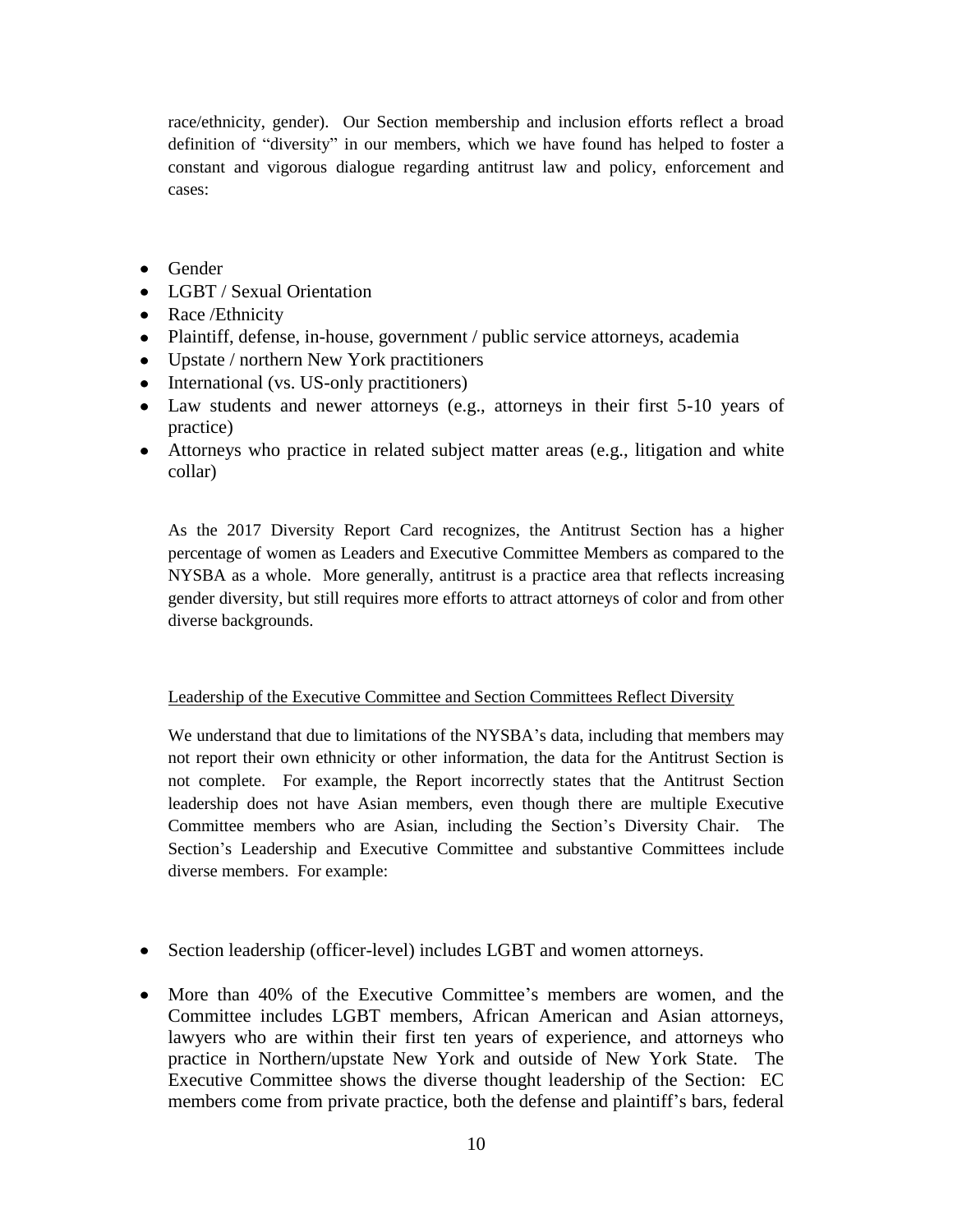and state government antitrust agencies, academia, and in-house in multi-national corporations. Finally, the membership is growing in diversity due to members who are either internationally-qualified and/or frequently practice in cross-border areas of antitrust. The Section sponsored its first panel focused on merger enforcement in China this year, featuring expert panelists from Jun He, a top firm in Beijing.

The Antitrust Section also has multiple substantive Committees, which provide significant opportunities for newer attorneys who are in their first 10 years of practice to gain leadership experience in the Section. These Committees develop written content (e.g., newsletters) and antitrust-related panels and other programs that showcase the talent in the Section. Each of these Committees also reflects the diversity of the Section and includes members who are diverse from a race / ethnicity and gender perspective, as well as members who are government enforcers. The following substantive Committees have diverse members: Mergers Committee, Cartel & Criminal Practice Committee, Unilateral Conduct Committee, Coordinated Conduct Committee, Class Action Committee.

Online rosters for these committees are available at:

[http://www.nysba.org/Sections/Antitrust\\_Law/Committees/Antitrust\\_Section\\_Co](http://www.nysba.org/Sections/Antitrust_Law/Committees/Antitrust_Section_Committees.html) [mmittees.html](http://www.nysba.org/Sections/Antitrust_Law/Committees/Antitrust_Section_Committees.html)

## Diversity and Membership Committee Initiatives to Increase Diversity

The Antitrust Section has undertaken important initiatives specifically aimed at increasing race / ethnicity and other diversity in its membership:

*Antitrust Diversity Fellowship with the New York Bar Foundation*: Since 2013, the Antitrust Section has co-sponsored a summer diversity fellowship for first and second-year law students to work at federal and state antitrust enforcement agencies in New York. The selection criteria and interviews focus on diversity as one of the key factors for Fellows. Fellows benefit from a \$6,000 stipend for their summer work and exposure to cutting-edge enforcement at government agencies, which is a resume-building experience and unparalleled networking opportunity. The last class of Fellows included students who were diverse from a race / ethnicity perspective, as well as educational and other background. The Fellowship alumni include African American, Asian / Indian, and other diverse attorneys.

Fellows are invited to the Section's events and Section members have made efforts to keep in touch with past Fellows to provide mentoring and other helpful connections, including resume advice and potential opportunities.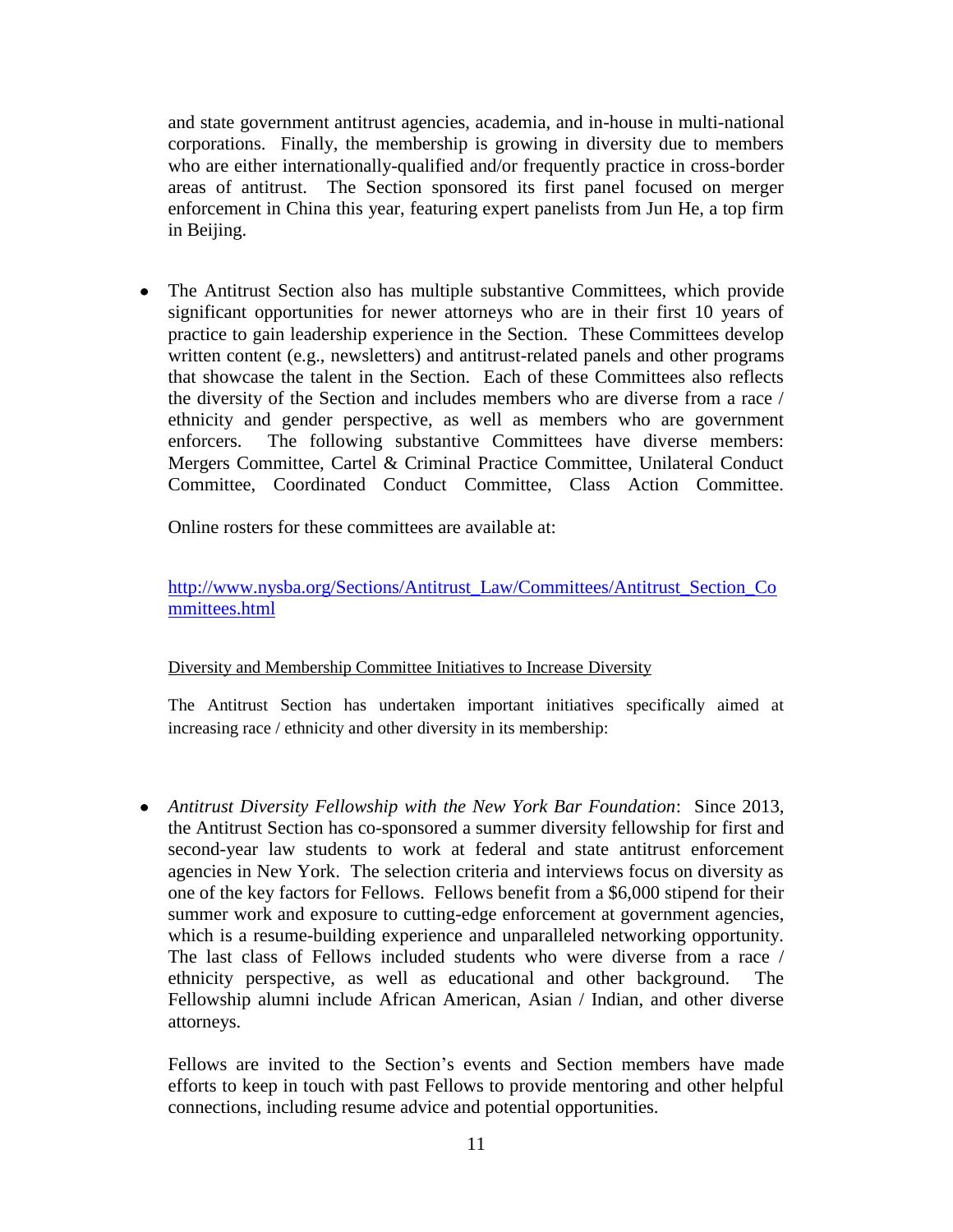- *2017 Diversity Fellow Alumni Lunch*: In 2017, the Section sponsored the first Diversity Fellow alumni lunch, which was attended by twelve former Fellows. The lunch was attended by Section leadership, and there was a lively discussion focused on how the Section can improve the Fellowship program and increase the number of opportunities for diverse students. From this lunch, the Diversity Committee took suggestions for the upcoming program and selection process, which has begun for 2018.
- *Mentoring Program*: This year, the Section kicked off a mentoring pilot program during which attorneys with up to five years of experience could request a Section mentor. From January to June 2017, mentors provided guidance, direction and advice to their mentees, including insight on how to get more involved with the Antitrust Section. The program hosted a social and networking event at the close of the program for the mentees and mentors to get to know each other better.
- *Contact with New York Affinity Bars*: The Section also makes efforts to keep in touch with affinity bars in the hope of attracting new members and coordinating on programs. In the past, the challenge has been that affinity bars have their own busy calendars of events for their own members, which has impeded the planning of joint events. In addition, antitrust is a very specific focus (vs. general litigation or corporate) and some of the affinity bar associations have given feedback that more work needs to be done to determine which of their committees would be interested in the topic (e.g., litigation, corporate, IP, all of which could be connections). However, our Section continues to explore opportunities with these important diverse bar associations.

#### Diversity Reflected in Antitrust Programming and Participation Throughout the Year

In addition to showing diversity through its membership and targeted initiatives, the Antitrust Section seeks to raise the profile of diverse members and other attorneys, including newer attorneys in the practice area. Antitrust is a complex disputes practice that involves high stakes cases and economic evidence, and therefore can be a difficult area for newer lawyers to thrive and advance without mentoring and support. The Section also focuses on these newer attorneys in its programming and events during the year. This focus on fostering a diversity of viewpoints is reflected in our programs:

During its Annual Antitrust Law Section Meeting, the Section makes efforts to identify and feature panelists from diverse viewpoints. For example, all six substantive panels at the 2017 Antitrust Law Section Meeting featured one or more women panelists and/or a panelist who was racially diverse, as well as speakers from the private vs. public sector (DOJ, FTC, and NY Attorney General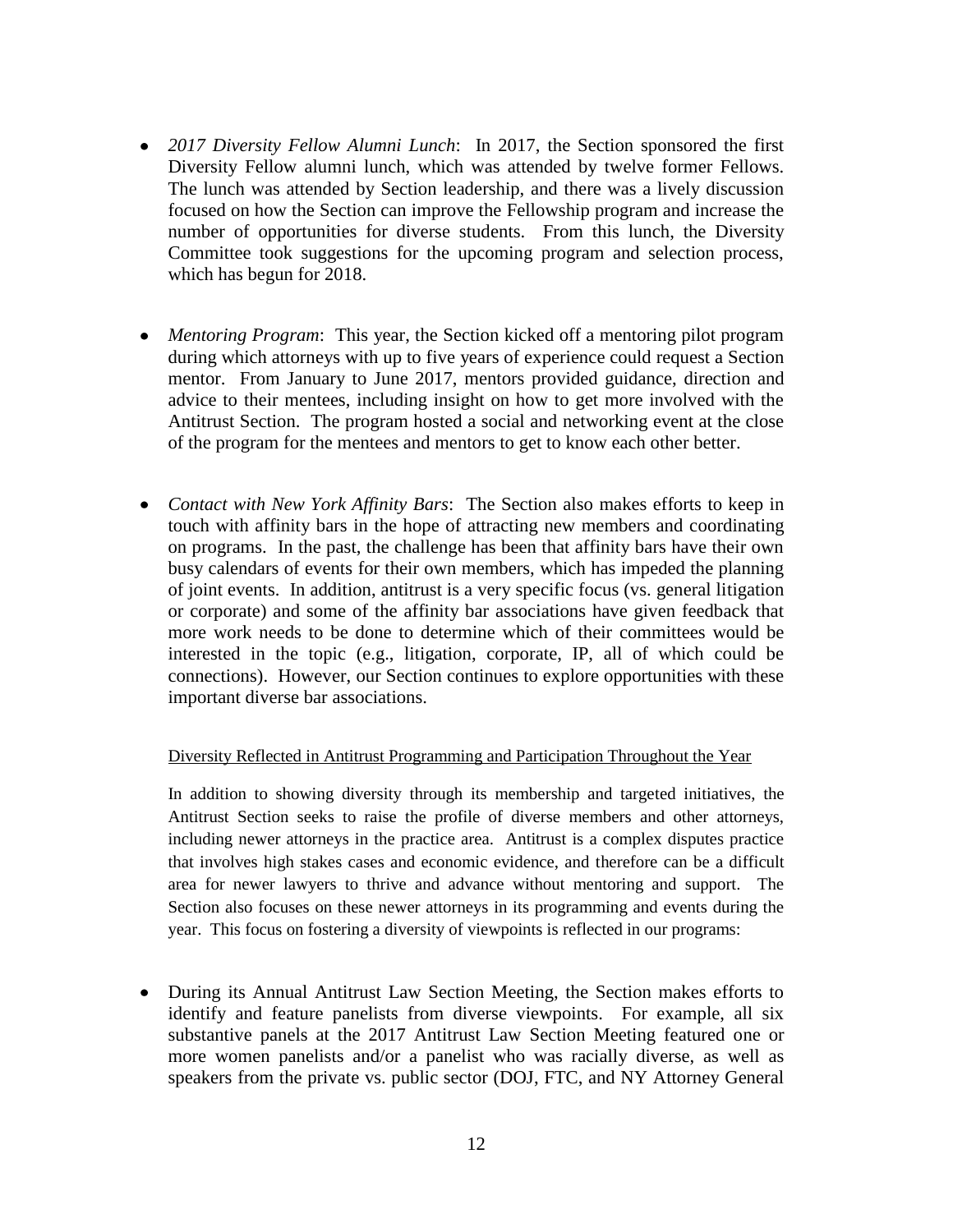speakers) and with international experience (two European-qualified women panelists).

The Diversity Committee also made efforts to reach out to affinity bars to offer free invitations to the Symposium and Annual Section Dinner, including the Metropolitan Black Bar Association (MBBA), LeGaL, Asian American Bar Association of New York (AABANY), Hispanic Bar Association (HBA/HNBA), and others.

- "*Why Antitrust*?" Panel and Networking Event In June 2017, as in years prior, the Antitrust Section sponsored a panel and networking event aimed at educating newer lawyers and law students about the area of antitrust law. This panel focuses on the opportunities in the area of antitrust, and aims to make the subject matter interesting and less intimidating. Invites were circulated to New York affinity bar associations to increase attendance by diverse attorneys. Follow-up is conducted by the Membership Committee to try to recruit new Section members.
- *Cartel & Criminal Practice Committee Enforcement Panel*: In October 2017, the Cartel & Criminal Practice Committee held a substantive panel regarding trends in federal criminal enforcement. Cartel practice has historically been an area in which there were few women and diverse attorneys. This panel featured all women (and one of the three is a diverse woman attorney), from the DOJ, inhouse, and private sector. Each panelist has been practicing for less than 20 years, so this panel also reflected an effort to feature younger lawyers as leads in the field.
- The Antitrust Section participates in NYSBA Committee on Diversity and Inclusion meetings to understand better what other sections are doing to increase their diverse membership.
- The Antitrust Section participates in the Diversity Reception at the NYSBA Annual Meeting and has a table to provide information to potential new members. Ongoing and Future Efforts to Increase African American and Other Diverse Membership.

We appreciate the feedback and ideas about increasing diversity from a race / ethnicity perspective in our Section, in particular African American members. In the coming year, we plan to continue our work with targeted initiatives including: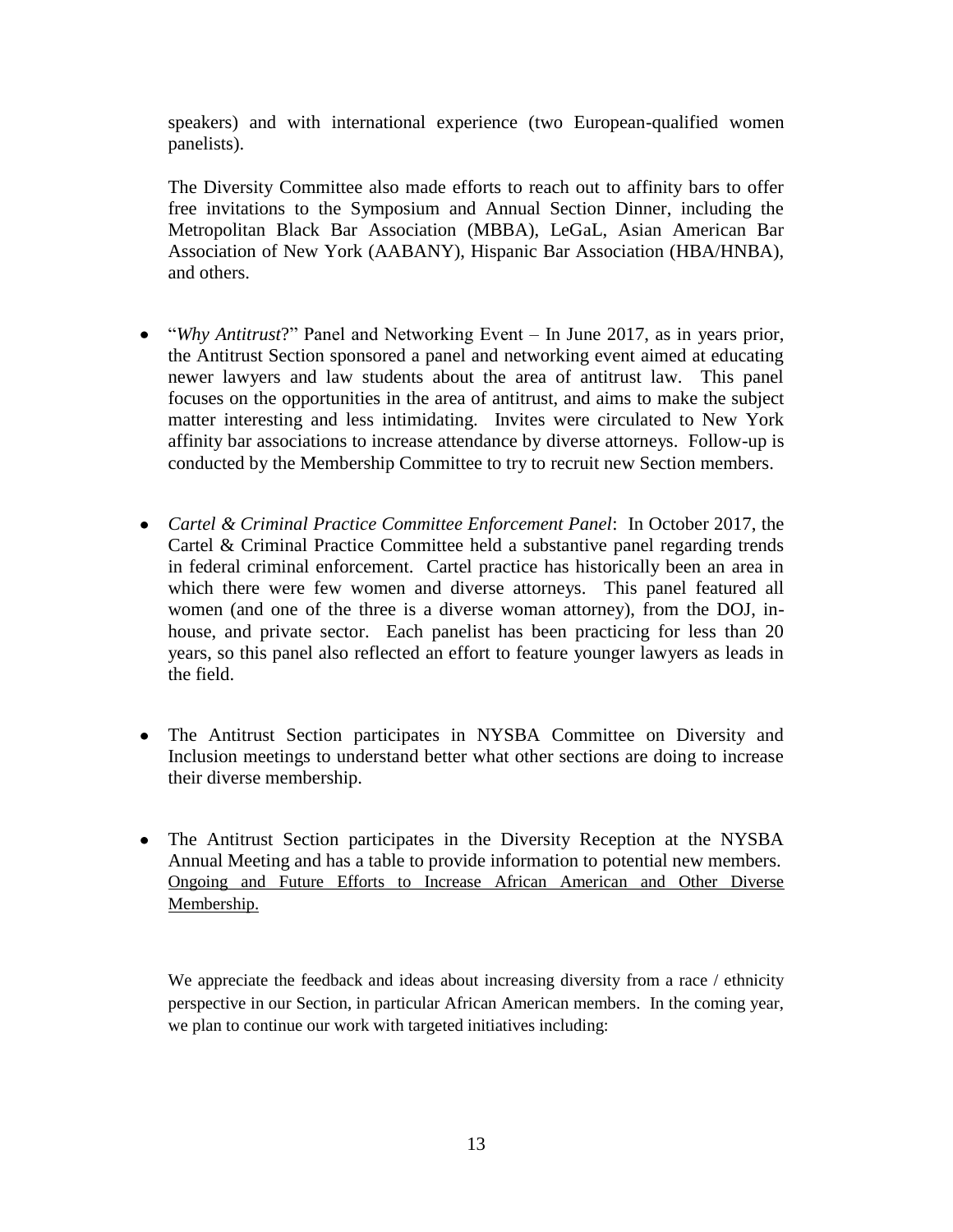- Outreach to the Metropolitan Black Bar Association (MBBA), in addition to other affinity bar groups.
- Seeking further diverse members via the Diversity Fellowship Program and ongoing membership recruitment efforts, and continuing to ask for feedback from Fellow alumni about how to recruit more diverse members.
- Sponsor at least one New York area law school event in 2018, aimed at connecting with diverse law students. The Diversity Committee has solicited ideas from student contacts at several schools, and one of the proposals under consideration is a resume / interview preparation opportunity aimed at introducing students to the Section.
- Reach out to diversity contacts at the ABA Antitrust Section to share ideas from their recruitment efforts

# **CRIMINAL JUSTICE**

Summary: The Criminal Justice Section is commended for having a large percentage of Black/African Americans in leadership positions, approximately 14% and 12% of section leaders and section executive committee members who responded to the profile requests identify as Black/African American; however, it appears only Black/African American and White/Caucasian members are leaders, and less than a quarter of the leaders who responded to the survey are female. The section also appears to have a lower ratio of female members than is the case among NYSBA membership in general. The Criminal Justice Section has recently established a diversity committee that is focused on recruiting and retaining women and people of color.

Specific recommendations: We recommend that the section's diversity committee partner with this Committee, the Committee on Women in the Law, the Committee on LGBT and the Committee on Civil Rights and sponsor certain activities related to criminal justice for one or more minority law school associations. The senior members should actively take interest in and mentor law students and new members to the section, where possible.

To the extent possible, the Criminal Justice Section should foster relationships with the District Attorneys' offices across New York State, indigent legal services providers and public defenders' offices to recruiting more qualified women and people of color to join NYSBA and specifically the Section. Additionally, the Committee should encourage more women and people of color already in the Section to take on leadership roles. Finally, the Section can utilize the newly established diversity committee to assist in advancing the above recommendations and work with law school courses and clinics relevant to the work of the Section to bring in new and diverse members.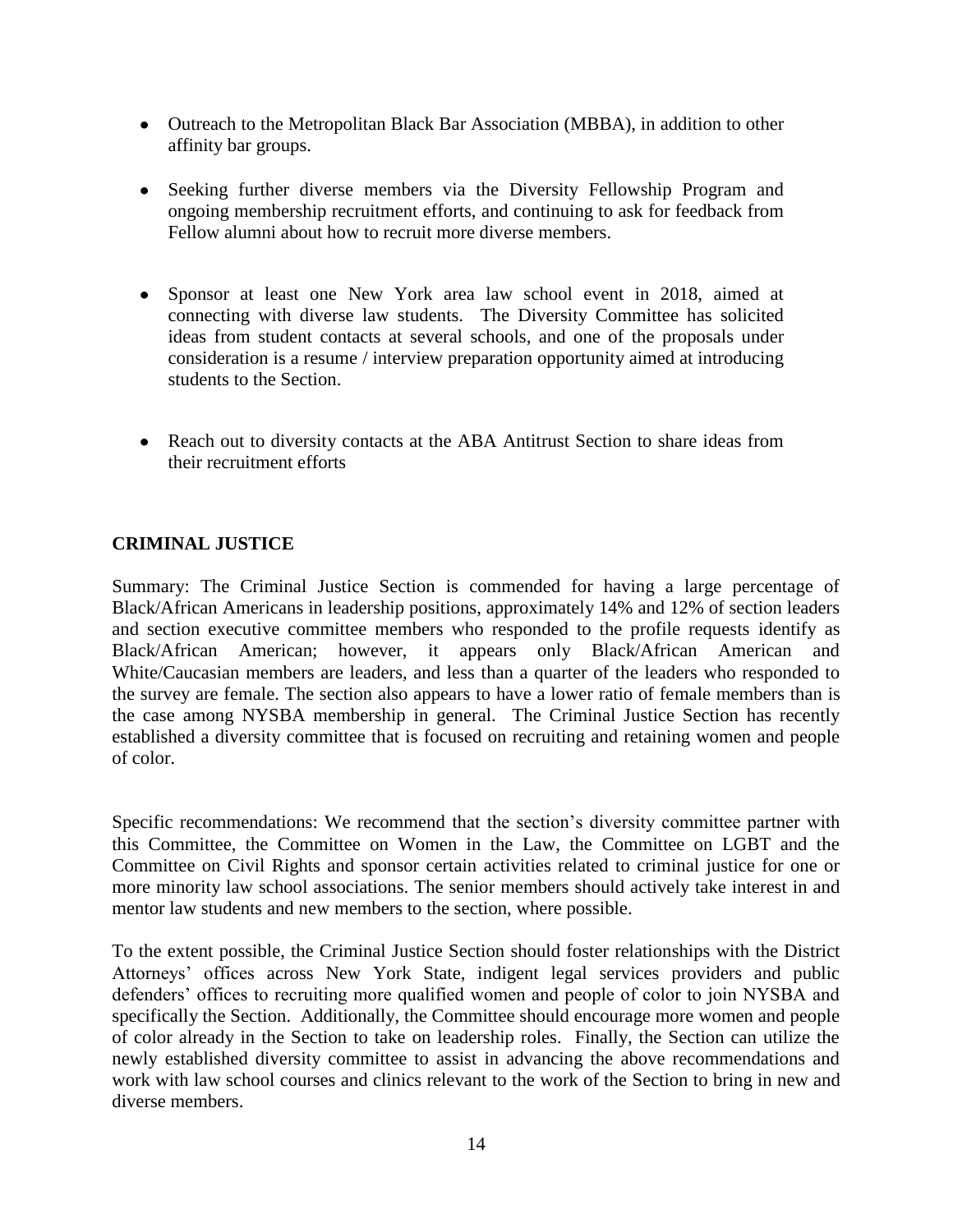# **CORPORATE COUNSEL**

Summary: The Corporate Counsel Section is commended for having a diversity committee and high levels of women leaders, who make up more than half of section leaders, and 63% of the section's executive committee. Additionally, the section has excellent rates of participation in the diversity profile. While Black/African American members enjoy a high rate in leadership in comparison with NYSBA members at approximately 16%, Asian members also have a high percentage of members at 9%, but are not reflected in leadership at all.

Specific recommendations: The section should actively recruit a diverse panel of leaders among its ranks. Because the section is in a leadership position among other sections, it should work with this Committee to develop a best practices guide to help other Sections and the Association as a whole to improve their diversity levels rates.

# **FOOD, DRUG & COSMETIC LAW**

Summary: The Food, Drug and Cosmetic Law Section is NYSBA's smallest section. The Section has reached gender parity with its Members, Leaders and Executive Committee members being 50 to 55% female in each category. Section leadership has done an excellent job of sharing participation opportunities with its members. However, the Section leadership is not as racially diverse as NYSBA membership, with those in leadership positions being exclusively White/ Caucasian.

Specific recommendations: The section should also work with law school associations to introduce the work of the section to bring in new and diverse members. The section should also work with the new Membership Diversity and Inclusion Coordinator and the Office of Bar Services to develop a diversity plan, including outreach to attract more diverse members. Additionally, the Section can take advantage of programming and sponsorship opportunities with other Sections and Committees, for outreach purposes.

The Food, Drug and Cosmetic Law Section responded to this Committee's inquiry with the following statement:

The Food, Drug and Cosmetic Law Section make every effort to engage all members who want to be involved in senior section leadership which includes committee chairs. The Section is open to ideas that have been successful in other sections for active engagement by their diversity members and has established a Diversity Committee. Those interested in serving can contact Brian Malkin.

## **HEALTH LAW**

Summary: The Health Law section is commended for its large number of Hispanic leaders and female membership – almost half of section members of women and almost 10% of leadership self-identified as Hispanic. The section also enjoys good representation of persons in all age categories. The section has a diversity committee that offers Summer Diversity Fellowships each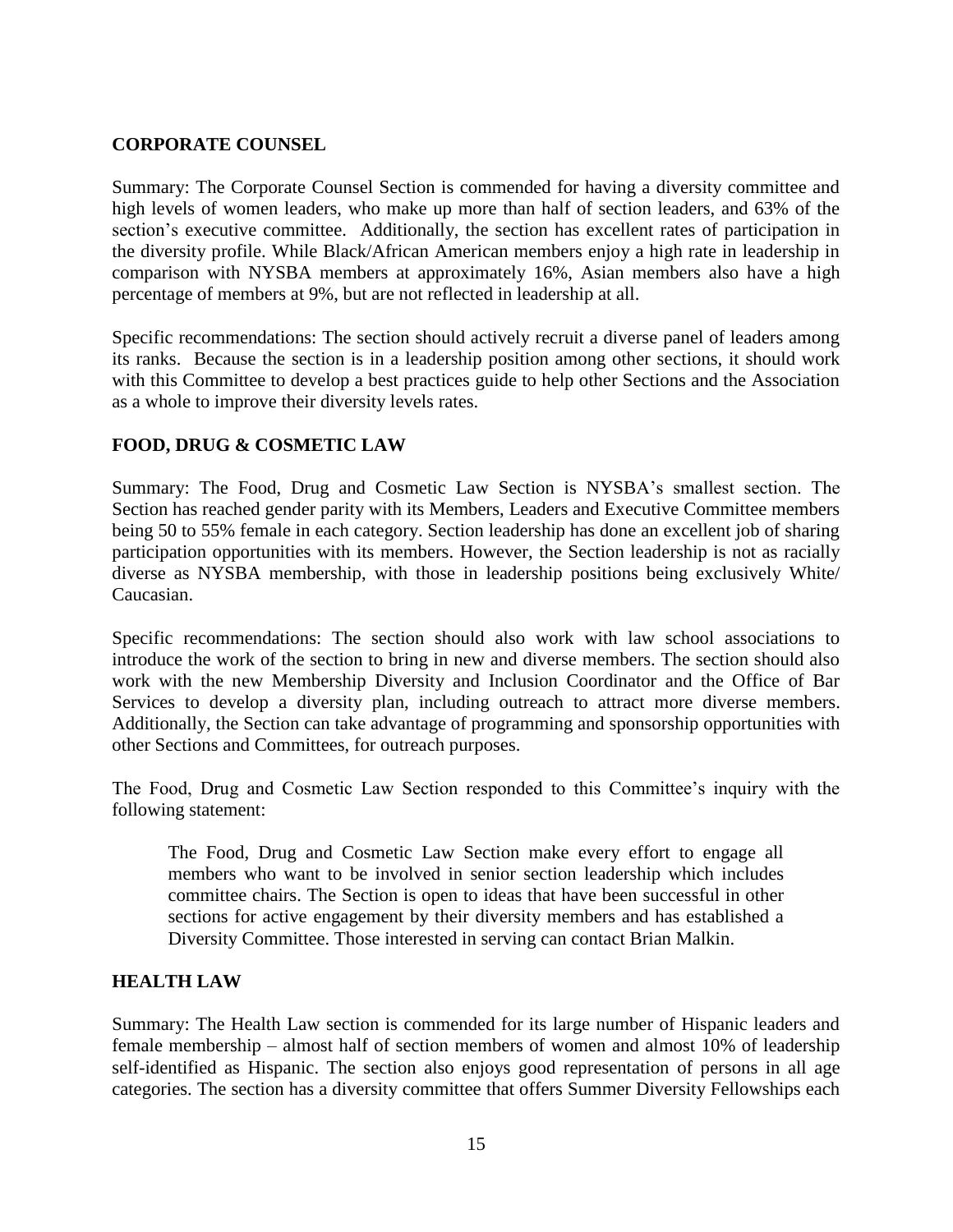year. In 2016, the Committee held a luncheon to bring together current and former fellowship recipients. The section is also connected with the law school community through its diversity committee and hosted a recent panel at Brooklyn Law School.

Specific recommendations: Connect with general counsel offices of companies to recruit more members with a focus on recruiting people of color. Additionally, the diversity committee may want to host a panel at a local law school and invite attorneys from the aforementioned organizations to serve as panelists, thereby attracting them to join the section. The Committee should also work on encouraging the female section members to take on leadership roles.

The section notes that since 2011, the Health Care Section Diversity Committee has worked to expand the diversity of its membership, particularly by offering opportunities to law students interested in health law thereby developing a pipeline to membership. For example, the Committee has sponsored a Fellowship Program where it places diverse law students in paid summer positions at major medical centers. Such placements have included Montefiore Medical Center, Mt. Sinai and NYU Medical Center. The Committee sponsors panel discussions on health law careers. The first panel discussion in 2013 was sponsored by Proskauer, the second in 2015 was held at Brooklyn Law School and reflected a diverse panel from the insurance and hospital industries. In 2016, the Section cosponsored a discussion on "What Now? The Role of Diverse Managers During the Trump Presidency" with Brooklyn Law School. From its inception, the Diversity Committee has worked with local law schools to identify and mentor diverse students interested in healthcare law.

| <b>Action Plan</b> |  |
|--------------------|--|
|                    |  |

| Project                                | <b>Goals and Objectives</b>   | <b>Tasks</b>                   |
|----------------------------------------|-------------------------------|--------------------------------|
| <b>Diversity Summer</b>                | Sponsor and place a Health    | 1. Contact schools with law    |
| <b>Fellowship in Health Law</b>        | Law Fellow in an in-house     | health programs.               |
| Dionne Shuler, Chair                   | law office of a major medical | 2. Send out notices            |
| Lisa D. Hayes                          | center by March 1, 2018       | 3. Conduct selection process   |
| <b>Beverly Jones</b>                   |                               | 4. Identify institutions<br>to |
| <b>Edwina Martin</b>                   |                               | place a Fellow                 |
| <b>Health</b><br><b>Careers</b><br>Law | Sponsor the Third<br>Health   | 1. Identify a partner          |
| <b>Program</b>                         | Law Careers Program in the    | possibly a law school.         |
| Lisa D. Hayes                          | Spring of 2018.               | 2. Develop budget and solicit  |
| <b>Karen Porter</b>                    |                               | sponsors.                      |
|                                        |                               | 3. Develop a topic.            |
|                                        |                               | 4. Identify panelists.         |

# **INTELLECTUAL PROPERTY**

Summary: The Intellectual Property Law Section should be commended for its efforts in reaching gender equity in its Membership and Leadership. The Section also has matched or exceeded racial diversity in section membership and leadership compared to NYSBA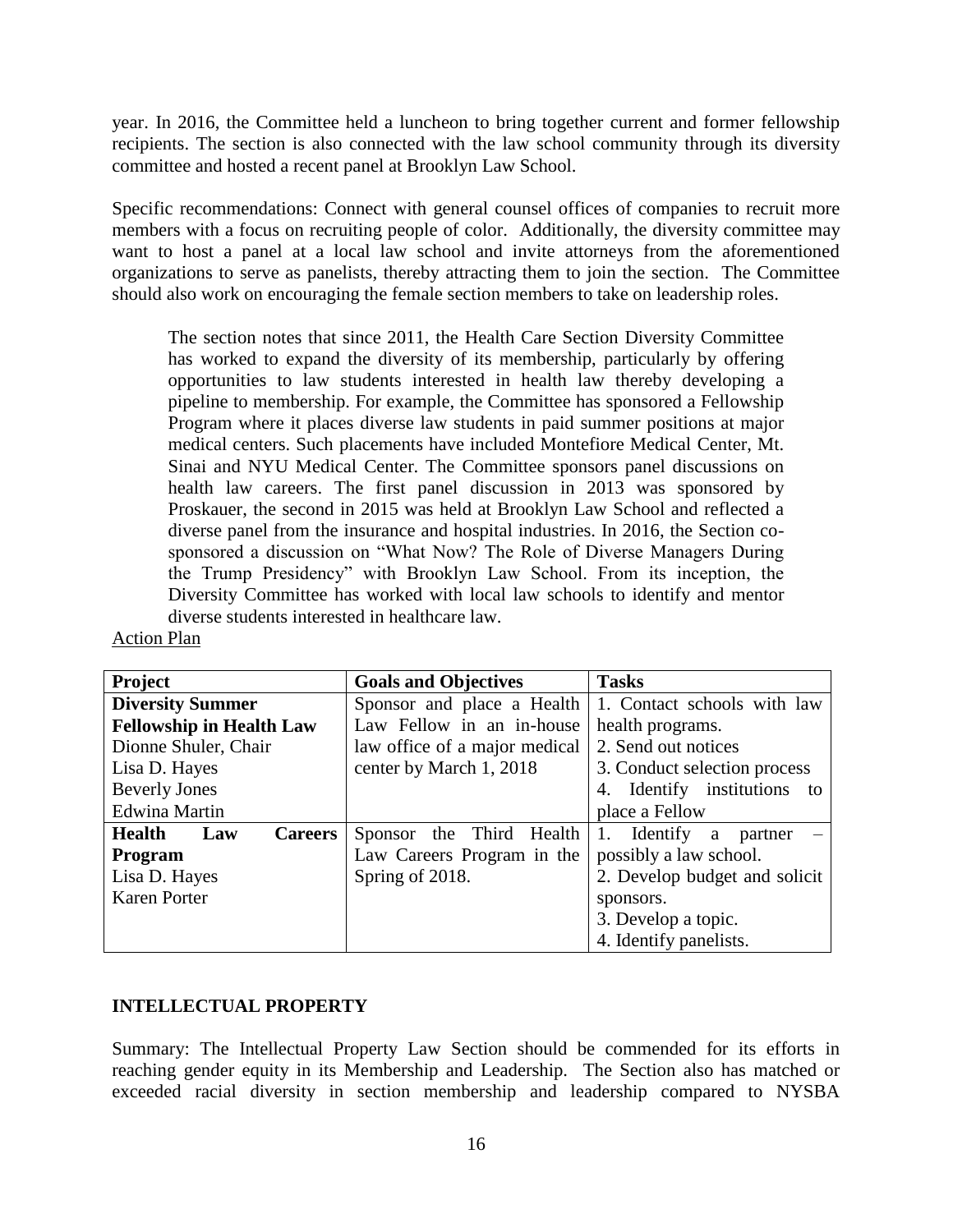membership. Anomaly, however, the section's higher percentage of Asian members is not reflected in the leadership of section.

Specific recommendations: The section should recruit more members of color, specifically encourage Asian/Pacific Islander members, to be leaders or aspire to sit on the Executive Committee. The Section can further improve diversity through enhanced recruitment plans, including working with law school associations to introduce the work of the section to bring in new and diverse members.

The Section reviewed the recommendations on increasing Asian membership and leadership. The Section believes that the way to accomplish this is by ensuring that program panels are more diversified. It can only attract people when they see people who look like them on panels and in leadership positions. The Chair, Erica Klein, is committed to this and recently reminded program chairs and those heading up panels that they have to do better. Erica mentioned that the Diversity Committee can help recommend diverse speakers. The Section is looking forward to putting this to work for the annual meeting in January and beyond.

# **SENIOR LAWYERS**

Summary: The Section is commended for the high rate of its leadership participating in the diversity profiles. However, the Members and Leaders are disproportionately male. Members, Leaders and Executive Committee Members have virtually no racial diversity. And while the Section is limited to attorneys aged 55 and older, the Leaders and Executive Committee Members are disproportionately represented in the 66+ category.

Specific recommendations: The Section may wish to research and recruit members of color and women into the section by creating an outreach plan utilizing the new Office of Bar Services and Membership Diversity and Inclusion Coordinator. The section can also work with the Committee on Women to proactively take measures to recruit women, and promote diverse and younger attorneys within its age group to be leaders and executive committee members.

The Section provided the possible action plan:

The section is considering offering, as a special diversity effort, another one-year free section membership to all women members of NYSBA who are 55 or older and not a member of our Section.

## **TAX**

Summary: The section is commended for having a diversity chair. However, the Tax Section's ratio of female Members, Leaders and Executive Committee members falls 11 to 14% short in comparison with NYSBA members. The section has also achieved improvement in reporting in the sexual orientation category. However, there is also very little age and racial diversity among the leadership. We also note that the Section supports this Committee's Diversity Reception.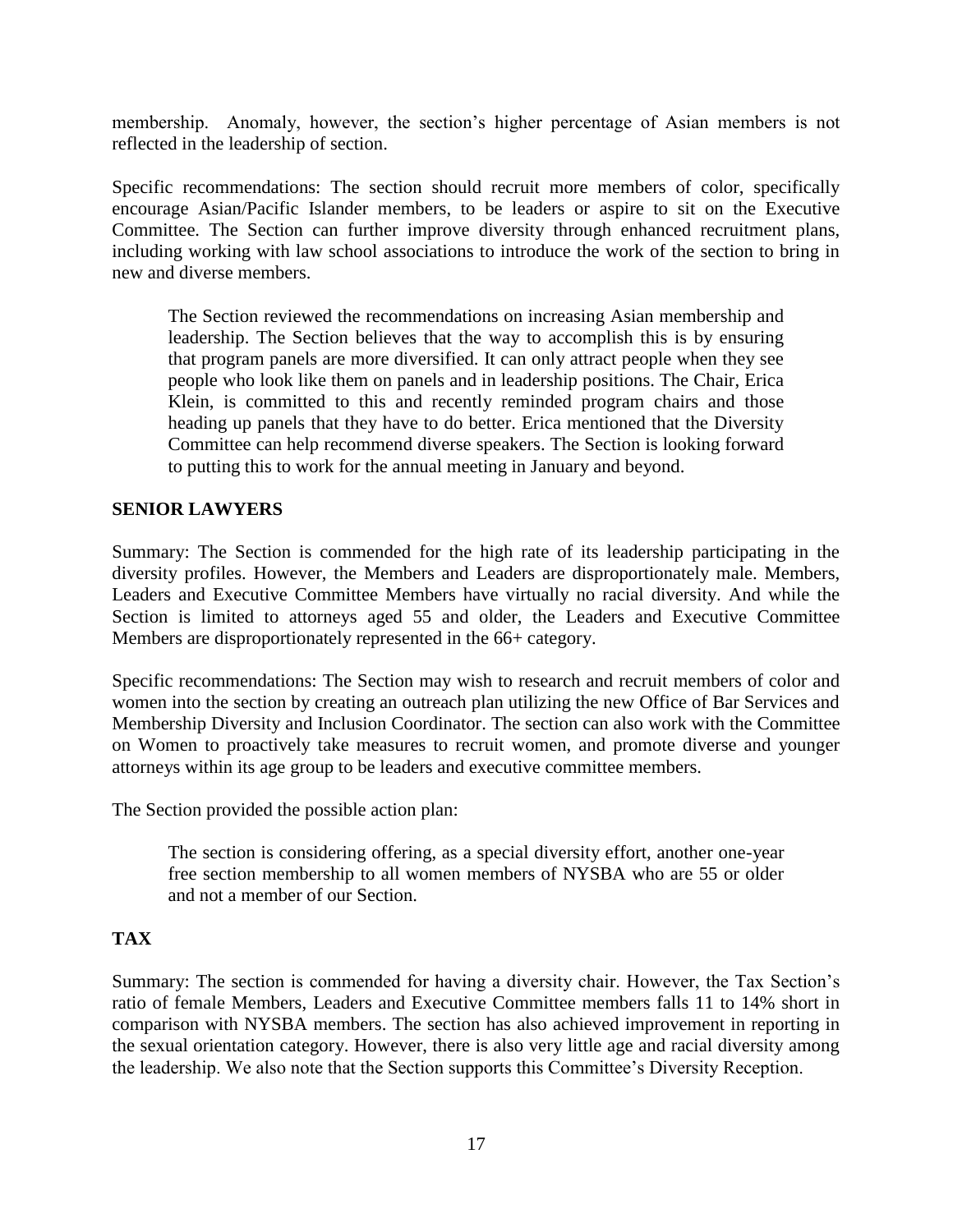Specific recommendations: The Section's Diversity Chair can work with its staff liaison and the Membership Diversity and Inclusion Coordinator to create a diversity plan. That plan should focus on recruiting female and diverse section members and promoting more women to leadership positions. Additionally, the Section can work with the Young Lawyers Section to help create a recruitment plan to attract younger attorneys. Additionally, the section can take advantage of programming and sponsorship opportunities with other sections and committees, such as the International Section or the Civil Rights Committee, for outreach purposes. The Committee could also work with law school courses and clinics relevant to the work of the Section to bring in new and diverse members.

# **B. ACCESSING DIVERSITY RESOURCES**

These section snap shots are meant as feedback and a tool for each section to create goals and achieve them. The Association recognizes the need for resources to be available to assist the Sections reach their diversity goals.

The Committee on Diversity and Inclusion's prior recommendations on establishing Diversity chairs, diversity sub-committees and diversity plans have been widely accepted. Currently,

22 out of 25 (88%) of the Sections have a Diversity Committee

21 out of 25 (84%) of the Sections have a diversity Chair or co-Chairs

23 out of 25 (92%) have a diversity plan or at least one diversity initiative

As all sections are different, so are their diversity plans and initiatives. There are no basic requirements for a diversity plan. The Committee recommends that guidelines or a template be developed outlining minimum requirements. This will allow data to be standardized, improve data collection and reporting. For example, one section may wish to encourage diverse speakers to participate in panels and conferences. In such instance, the section should set a goal as to how many diverse speakers it will seek to contact and include in these programs. These aspirational goals can be included in future diversity report cards, which will assist the Committee and the Association in keeping track of progress and working initiatives.

In conjunction with the section liaisons, the Association has other resources to help improve diversity outcomes. The Office of Bar Services provides contact information for Affinity bars, and a new Membership Diversity and Inclusion Coordinator will be available to coordinate diversity efforts throughout the Association. We also recommend that a Section Diversity Chairs have a community and share best practices among the Sections.

It is the Committee's hope that these resources, in conjunction with the recommendations to follow, will enable each section to assess its own success and utilize the resources available to it to set and attain higher diversity goals.

#### **C. GENERAL RECOMMENDATIONS FOR THE DIVERSITY REPORT CARD**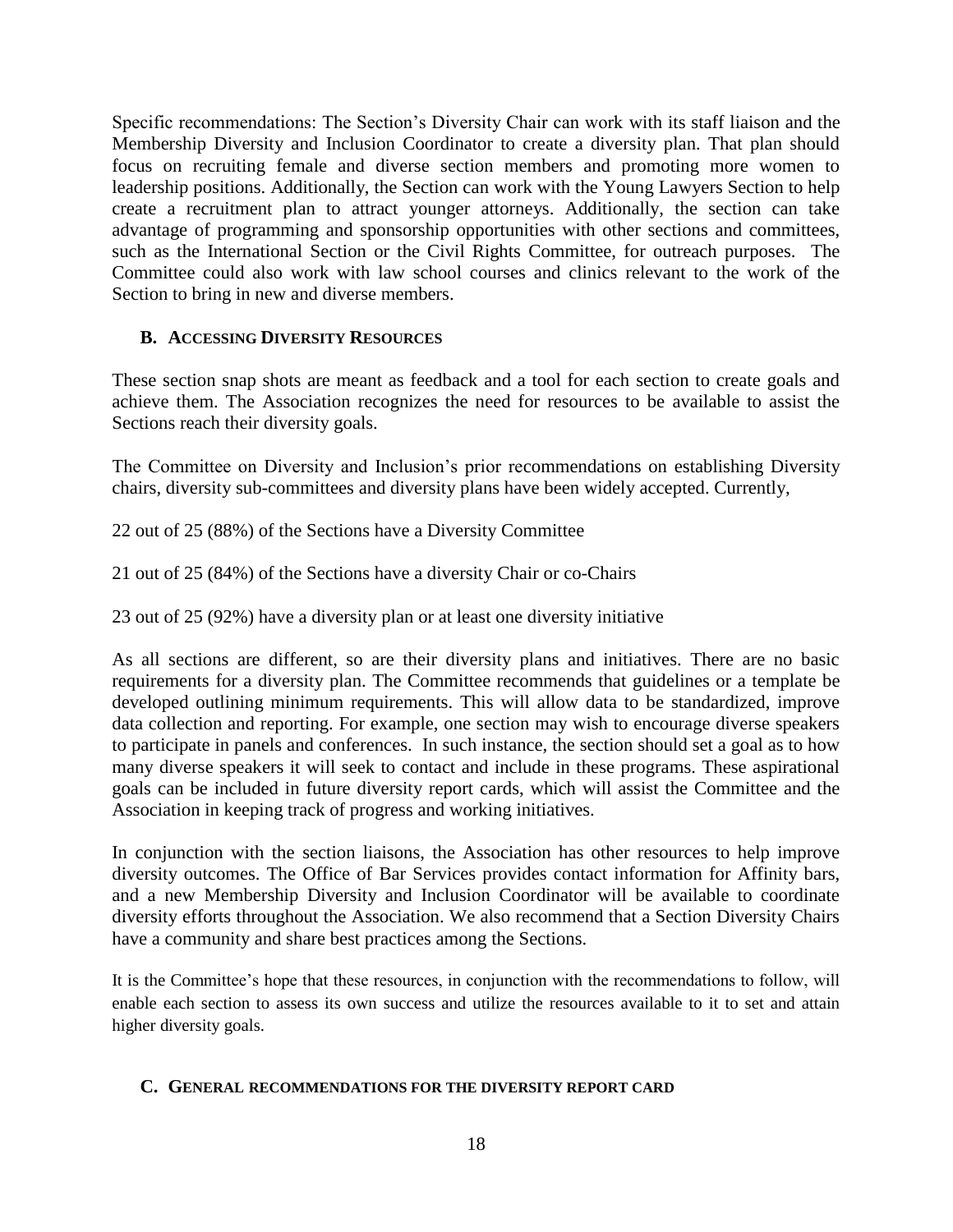# **1. New Recommendations:**

a. The percentage of members that report their disability status and sexual orientation is extremely low. Further, approximately, 54% of NYSBA members, 39% of Section members, 31% of Section leaders do not report their race. The Committee recommends the Association retool the diversity profile requests and work with the relevant Committees to demystifying the import of the data for the Report Card. The Committee also recommends that the Section Chairs and Diversity Chairs work with their Diversity Committees to improve the data collection.

b. The Committee recommends that each section that does not currently provide a leadership opportunity for a young lawyer create a new leadership opportunity; for example, a seat on their executive committee for a young lawyer to create mentorship opportunities as well as a pathway to leadership positions in the section. The Committee recommends that the Young Lawyers Section continue to recruit attorneys with disabilities, LGBTQ attorneys, attorneys of color and female attorneys and encourage diverse attorneys to serve as liaisons to sections.

c. The Committee recommends that diversity plan guidelines be developed, to assist in standardized data collection and reporting of section diversity initiatives.

d. Based on the 2017 Section demographic data, the Committee recommends that each prior recommendation that has not been acted upon thus far should be considered for action to be taken by the Association.

# 2. **Repeat Recommendations**:

a. The Diversity Report Card requires many staff hours. As the report card remains a priority for the Association, the Committee recommends that a team be designated to collect and analyze data, and to research the history of each of the prior recommendations so a status update can be included in the 2019-2020 edition of the report card.

b. Any out of print prior Diversity Report Card should be republished and have a permanent home on the NYSBA's or Committee on Diversity and Inclusion's Web page, making it readily accessible to all NYSBA members.

c. Additionally, regular communication should be given to members about the importance of reviewing the diversity report card and participating in the diversity profile. Updated PSAs should be created on a biennial basis to address the current participation issues within NYSBA's membership and Section leadership.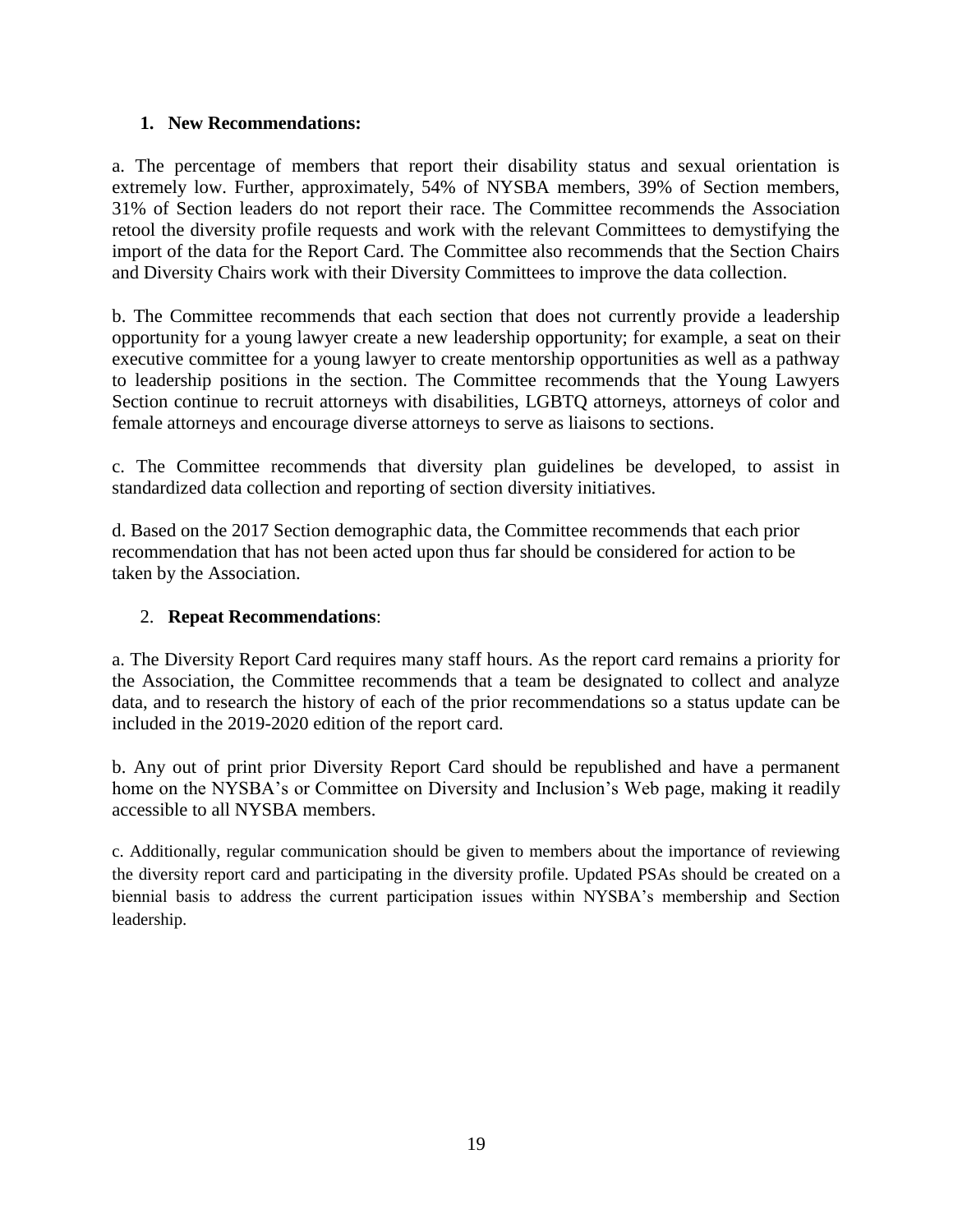# **NEW YORK STATE BAR ASSOCIATION, THE COMMITTEE ON DIVERSITY AND INCLUSION 2017 DIVERSITY REPORT CARD, SEVENTH EDITION ADDENDUM**

REQUESTED ACTION: Addendum to the 2017 Diversity Report Card: Review of recommendations from prior report cards.

The Diversity Report Card has been published biennially since 2005, and each edition has enumerated specific recommendations. The chart below summarizes them.

## **YEAR RECOMMENDATION**

| 2005 | Recommendations not available due to unavailability of this edition.                                                                                                                                                                                                                                                                                                                                                                      |
|------|-------------------------------------------------------------------------------------------------------------------------------------------------------------------------------------------------------------------------------------------------------------------------------------------------------------------------------------------------------------------------------------------------------------------------------------------|
| 2007 | This report should be used at the 2008 Section Leaders' Conference as part<br>of an effort to encourage continued progress in increasing the diversity of<br>Section membership and leadership. It is important that each Section be<br>made fully aware of the ongoing efforts of their own and other Sections to<br>increase diversity. The Sections can learn from each other's diversity<br>initiatives, plans and progress.          |
|      | This report should be published on the Association's Web site and results<br>should be reported in the State Bar News. To provide Section leaders and<br>the House of Delegates with adequate time to review and comment of the<br>report and recommendations, the Committee recommends that publication<br>occur after the March 2008 Sections Leaders' Conference and the House of<br>Delegates April 2008 meeting.                     |
|      | A strategic plan should be developed in collaboration with the<br>Association's Department of Bar Services to provide Section leaders with<br>the support needed to collaborate with the minority bar associations in an<br>effort to attract new Section members. This plan should include an event<br>that would bring together Section leaders with Minority bar association<br>leaders.                                               |
|      | The President of the Association should convene a joint conference of all<br>Section diversity committees and/or leaders for the purpose of fostering<br>collaboration among Sections with the goal of helping each other enhance<br>Section diversity. The Committee also recommends that the product of this<br>conference be a best practices manual, which will be a collection of the<br>best plans and practices from the Sections. |
| 2009 | This report should be published on the Association's Web site and the<br>results should be reported in the State Bar News. To provide Section<br>leaders and the House of Delegates with adequate time to review and<br>comment on the report and recommendations, the Committee recommends<br>that publication occur after the 2010 Section Leaders' Conference and the                                                                  |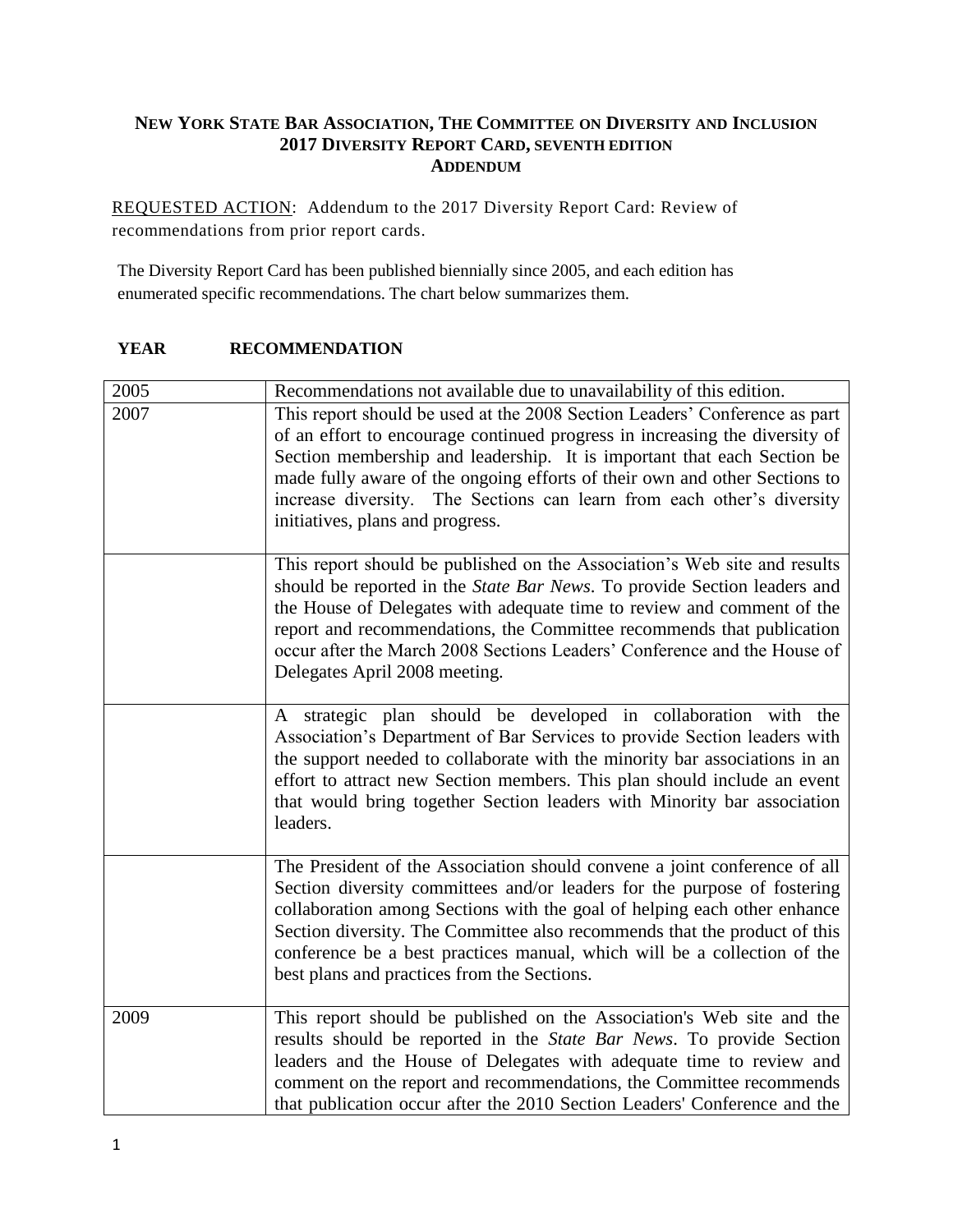| House of Delegates' June 2010 meeting.                                                                                                                                                                                                                                                                                                                                                                                                                                                                                                                                                                                                                                                                                                                                                                                                                                                                                                                                                                                                                       |
|--------------------------------------------------------------------------------------------------------------------------------------------------------------------------------------------------------------------------------------------------------------------------------------------------------------------------------------------------------------------------------------------------------------------------------------------------------------------------------------------------------------------------------------------------------------------------------------------------------------------------------------------------------------------------------------------------------------------------------------------------------------------------------------------------------------------------------------------------------------------------------------------------------------------------------------------------------------------------------------------------------------------------------------------------------------|
| A strategic plan should be developed in collaboration with the<br>Association's Department of Bar Services, in consultation with the<br>Manager of Bar Services and the Chief Section Liaison and building from<br>past strategic plans insofar as they dealt with increasing diversity, to<br>provide Section leaders with the support needed to collaborate with<br>minority bar associations in an effort to attract new Section members.<br>Therefore, this plan should continue to include events that would bring<br>together Section leaders with minority bar association leaders.                                                                                                                                                                                                                                                                                                                                                                                                                                                                   |
| The Committee on Minorities in the Profession conducted a program at the<br>2009 Annual Meeting, which brought together minority bar association<br>leaders from throughout the State. This was an informative and effective<br>program. We suggest that efforts like this be maintained by all areas of the<br>Association to continue to express and promote the Association's focus and<br>dedication to increasing diversity in its leadership and membership.                                                                                                                                                                                                                                                                                                                                                                                                                                                                                                                                                                                           |
| In order to address the poor response rate from Section Chairs regarding<br>Section publication editors and program chairs and faculty, and to enhance<br>not only response rates but the accuracy of the data collected, we have<br>consulted with the Director of Meetings and the Director of CLE to being<br>the process of collecting such data on the State bar database by requesting<br>program Chairs and faculty to self-report their diversity status at each<br>Section and/or CLE program.                                                                                                                                                                                                                                                                                                                                                                                                                                                                                                                                                      |
| With respect to Section publication editors, they too will be surveyed in<br>order to self-report their diversity status. In the future, Section Chairs will<br>only be surveyed with respect to the development and implementation of<br>their diversity plan and whether they have appointed a Diversity<br>Committee.                                                                                                                                                                                                                                                                                                                                                                                                                                                                                                                                                                                                                                                                                                                                     |
| The administration of the survey and analysis required thereof requires<br>significant staff support and we are most grateful for the guidance and<br>support provided by Sebrina Barrett in that regard. This year the Chairs<br>and the Committee members were called upon to provide far more<br>volunteer time than in the past, in terms of securing the participation of the<br>Section Chairs, analyzing the raw data and in the preparation of the 2009<br>Report. We believe that the administration of the survey should be<br>primarily staff-driven and that adequate staff or alternative resources, such<br>as an intern or law student, be provided for that purpose in the future.<br>Given our deep commitment to diversity at every level of the Association,<br>we believe that this vital project should remain an Association priority and<br>that we continue to evaluate and report to the membership on a biennial<br>basis the success of ongoing efforts within our leadership, membership and<br>activities to enhance diversity. |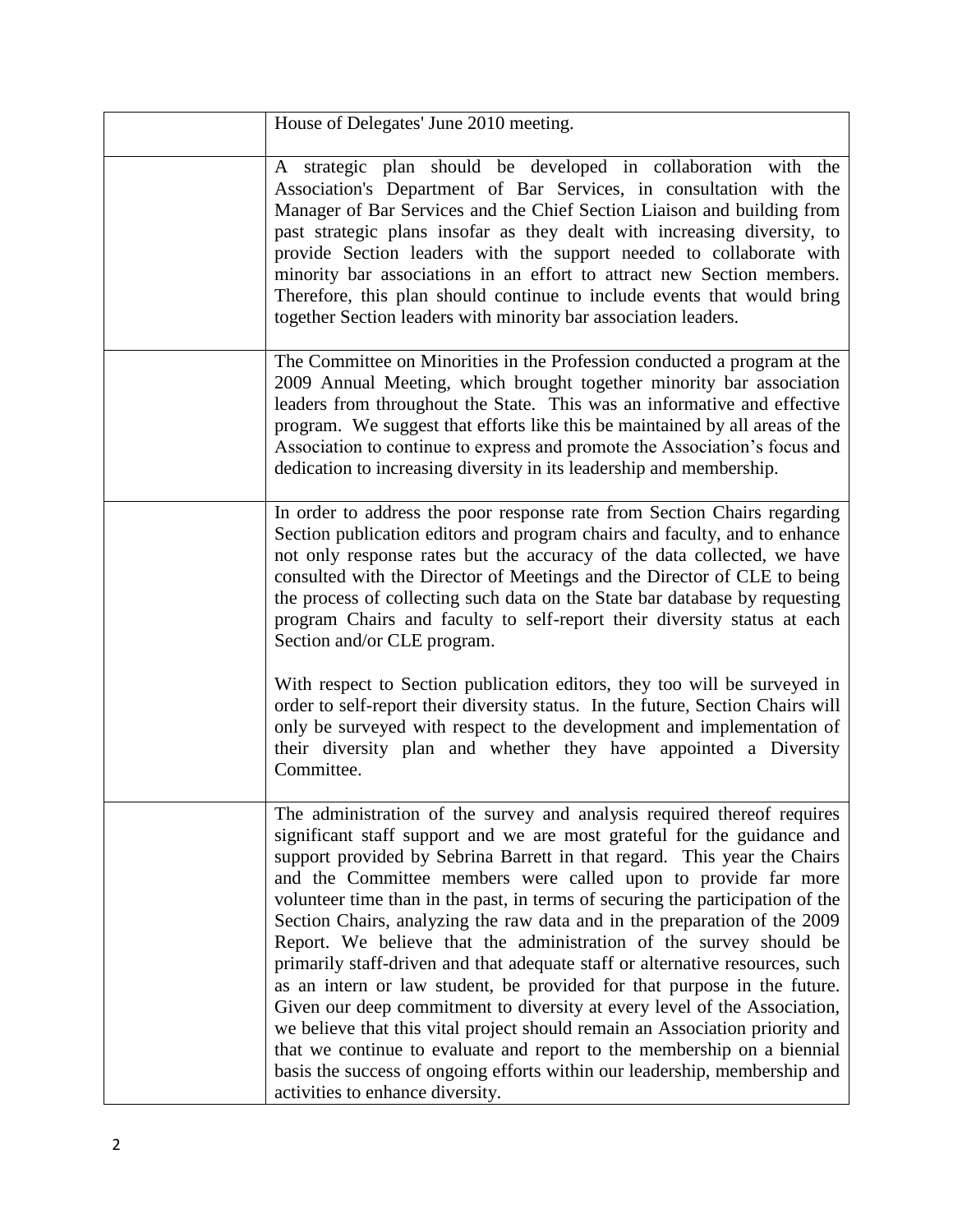| 2011 | This report should continue to be published on the Association's Web site<br>and the results reported in the State Bar News.* To provide Section leaders<br>and the House of Delegates with adequate time to review and comment on<br>the report and recommendations, the Committee recommends that<br>publication occur by the 2014 Section Leaders Conference and the House<br>of Delegates' June 2014 meeting.                                                                                                                                                                                                                                                                             |
|------|-----------------------------------------------------------------------------------------------------------------------------------------------------------------------------------------------------------------------------------------------------------------------------------------------------------------------------------------------------------------------------------------------------------------------------------------------------------------------------------------------------------------------------------------------------------------------------------------------------------------------------------------------------------------------------------------------|
|      | The Committee on Diversity and Inclusion, in collaboration with the<br>Association's Department of Section Services and the Manager of bar<br>Services, will provide Section leaders the needed support to collaborate<br>with minority bar associations in an effort to attract new Section members.<br>The plan should continue to include events to bring together Section<br>leaders with minority bar association leaders.                                                                                                                                                                                                                                                               |
|      | The Committee on Diversity and Inclusion conducted a program at the<br>2009 Annual Meeting which brought together minority bar association<br>leaders from throughout the state.* NYSBA leadership continued to meet<br>annually with leaders of minority bar associations from across the state.<br>We suggest that efforts like this be maintained by all areas of the<br>Association to continue to express and promote the Association's focus and<br>dedication to increasing diversity in its leadership and membership.                                                                                                                                                                |
|      | The Association should promote enhanced communications<br>and<br>relationship building with its members and Section leaders and governance<br>leaders regarding the importance of accurate self-reporting for purposes of<br>collecting diversity data. This could include regular information sessions in<br>the 12 months between the release of the current report and the<br>commencement of collecting data for the next report.                                                                                                                                                                                                                                                         |
|      | The administration of the survey and analysis thereof requires significant<br>staff support. We believe that the administration of the survey should be<br>primarily staff-driven and that adequate staff or alternative resources, such<br>as an intern or law student, should be provided for that purpose in the<br>future.* Given our deep commitment to diversity at every level of the<br>Association, we believe that this vital project should remain an Association<br>priority and that we should continue to evaluate and report to the<br>membership on a biennial basis the success of ongoing efforts within our<br>leadership, membership and activities to enhance diversity. |
| 2013 | This report should continue to be published on the Association's Web site<br>and the results reported in the State Bar News.* To provide Section leaders<br>and the House of Delegates with adequate time to review and comment on<br>the report and recommendations, the Committee recommends that<br>publication occur by the 2014 Section Leaders Conference and the<br>House of Delegates' June 2014 meeting.                                                                                                                                                                                                                                                                             |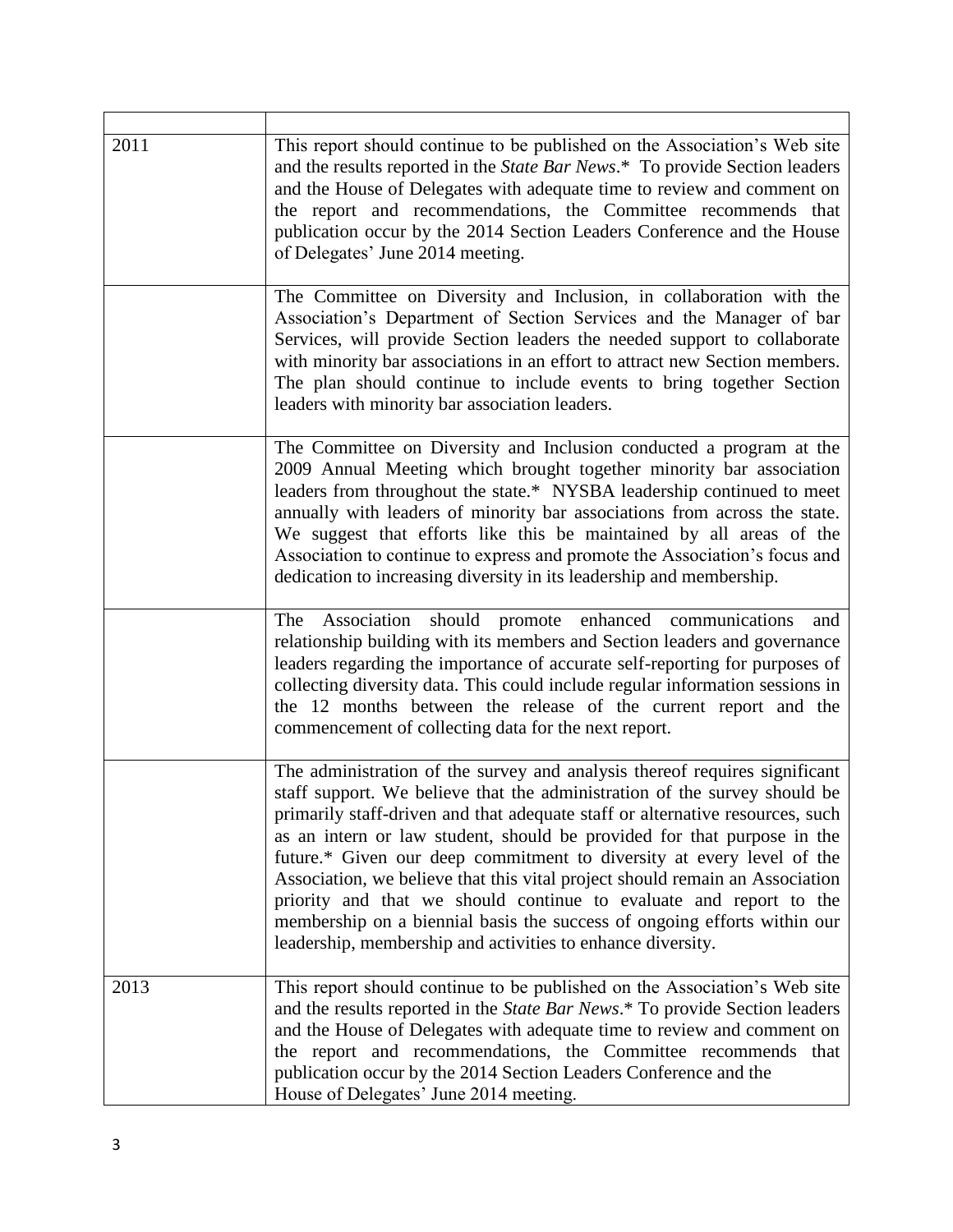|      | The Committee on Diversity and Inclusion, in collaboration with the<br>Association's Department of Section Services and the Manager of Bar<br>Services, will provide Section leaders the needed support to collaborate<br>with minority bar associations in an effort to attract new Section members.<br>This plan should continue to include events to bring together Section<br>leaders with minority bar association leaders.                                                                                                                                                                                                                                                              |
|------|-----------------------------------------------------------------------------------------------------------------------------------------------------------------------------------------------------------------------------------------------------------------------------------------------------------------------------------------------------------------------------------------------------------------------------------------------------------------------------------------------------------------------------------------------------------------------------------------------------------------------------------------------------------------------------------------------|
|      | NYSBA leadership continued to meet annually with leaders of minority bar<br>associations from across the state. We suggest that efforts like this be<br>maintained by all areas of the Association to continue to express and<br>promote the Association's focus and dedication to increasing diversity in<br>its leadership and membership.                                                                                                                                                                                                                                                                                                                                                  |
|      | Association should promote enhanced communications<br>The<br>and<br>relationship building with its members and Section leaders and governance<br>leaders regarding the importance of accurate self-reporting for purposes of<br>collecting diversity data. This could include regular information sessions in<br>the 12 months between the release of the current report and the<br>commencement of collecting data for the next report.                                                                                                                                                                                                                                                      |
|      | The administration of the survey and analysis thereof requires significant<br>staff support. We believe that the administration of the survey should be<br>primarily staff-driven and that adequate staff or alternative resources, such<br>as an intern or law student, should be provided for that purpose in the<br>future.* Given our deep commitment to diversity at every level of the<br>Association, we believe that this vital project should remain an Association<br>priority and that we should continue to evaluate and report to the<br>membership on a biennial basis the success of ongoing efforts within our<br>leadership, membership and activities to enhance diversity. |
| 2015 | The Association should prepare public service-type announcements for the<br>membership that explain the need for diversity data and should establish<br>goals with the Sections to reduce the number of members who do not<br>provide diversity information.                                                                                                                                                                                                                                                                                                                                                                                                                                  |
|      | The committee continues to advocate for an intern or law students to assist<br>with data collection and report drafting process.                                                                                                                                                                                                                                                                                                                                                                                                                                                                                                                                                              |
|      | The Committee on Diversity and Inclusion will invite liaisons from<br>Sections to attend committee meetings as a way to share information. The<br>committee will work with the Department of Section Services to develop a<br>calendar of diversity themed events for use throughout the Association.                                                                                                                                                                                                                                                                                                                                                                                         |
|      | The report should continue to be published online and the results reported<br>in State Bar News. Publication should occur by the 2016 Section Leaders                                                                                                                                                                                                                                                                                                                                                                                                                                                                                                                                         |